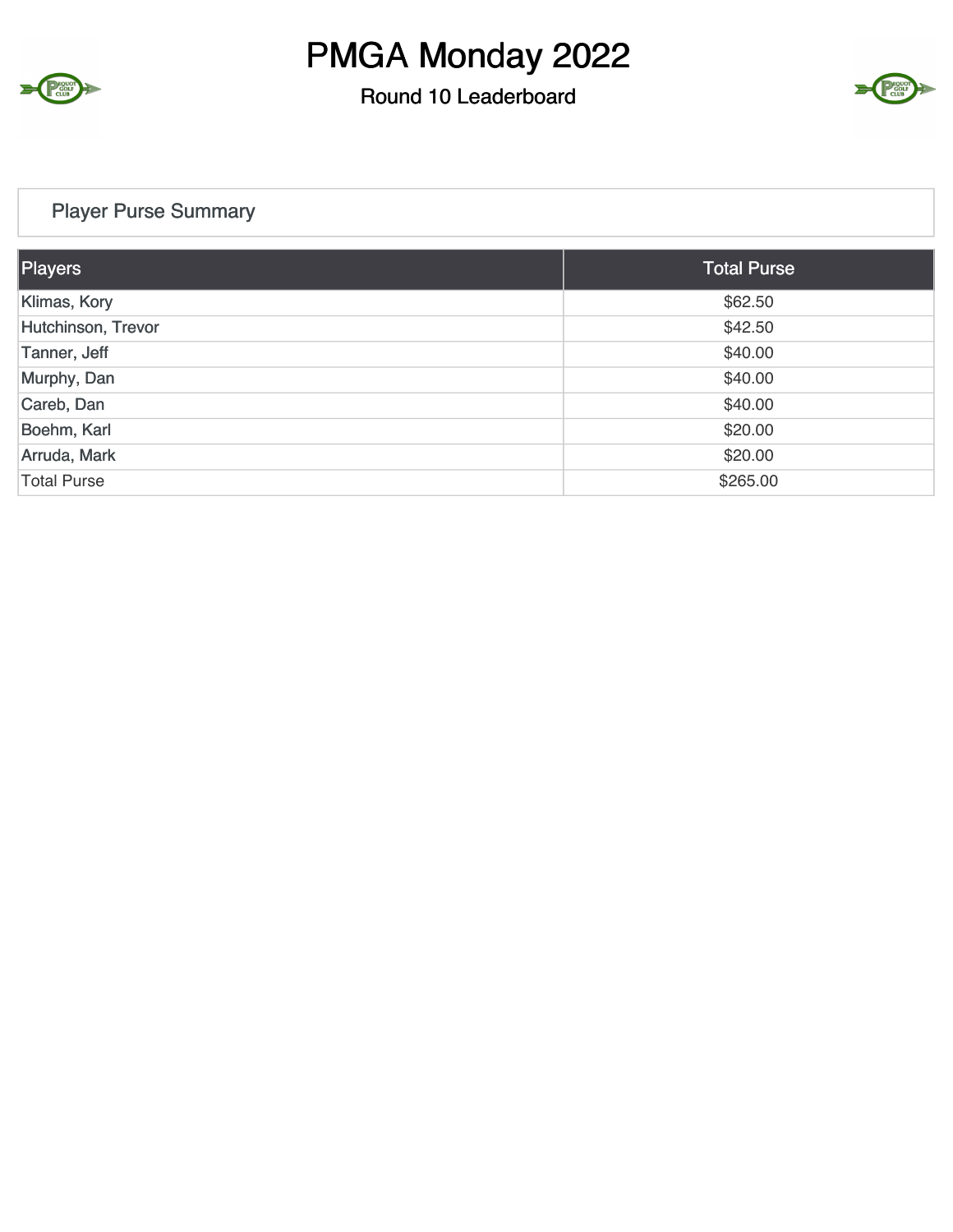

### Round 10 Leaderboard



Team

|                                 |                  |                  |                  |                |                  |                                                        |                  | <b>Players</b>   |                  |             |                | Match            |                             |                | <b>Players</b>  |                |                                                                    |                |                |                |                |                |    |                  |            |
|---------------------------------|------------------|------------------|------------------|----------------|------------------|--------------------------------------------------------|------------------|------------------|------------------|-------------|----------------|------------------|-----------------------------|----------------|-----------------|----------------|--------------------------------------------------------------------|----------------|----------------|----------------|----------------|----------------|----|------------------|------------|
|                                 |                  |                  |                  |                |                  | Arruda, Mark + Careb, Dan<br>Pequot Golf Club          |                  |                  |                  |             |                | <b>Tied</b>      |                             |                |                 |                | Klimas, Kory + Woolley, Jim<br><b>Pequot Golf Club</b>             |                |                |                |                |                |    |                  |            |
| Chase, Zachary + Gillies, Geoff |                  |                  |                  |                |                  | Pequot Golf Club                                       |                  |                  |                  |             |                | $\overline{281}$ |                             |                |                 |                | Murphy, Dan + Gardiner, Tom<br><b>Pequot Golf Club</b>             |                |                |                |                |                |    |                  |            |
|                                 |                  |                  |                  |                |                  | Dugan, John + Turley, Kevin<br><b>Pequot Golf Club</b> |                  |                  |                  |             |                | <b>Tied</b>      |                             |                |                 |                | Davison, Anthony + Tanner, Jeff<br><b>Pequot Golf Club</b>         |                |                |                |                |                |    |                  |            |
| Warner, Mal + McPherson, James  |                  |                  |                  |                |                  | <b>Pequot Golf Club</b>                                |                  |                  |                  |             |                | 1 up             |                             |                |                 |                | Cogman, Marcus + Knowles, Keith<br><b>Pequot Golf Club</b>         |                |                |                |                |                |    |                  |            |
| Smyth, Pete + McArthur, Hamish  |                  |                  |                  |                |                  | Pequot Golf Club                                       |                  |                  |                  |             |                | <b>Tied</b>      |                             |                |                 |                | Dias, Don + Boehm, Karl<br><b>Pequot Golf Club</b>                 |                |                |                |                |                |    |                  |            |
|                                 |                  |                  |                  |                |                  | Smith, Kevin + Palma, Steve<br>Pequot Golf Club        |                  |                  |                  |             |                | <b>Tied</b>      |                             |                |                 |                | Rebello, Bruce + Rebello Jr., Bruce<br><b>Pequot Golf Club</b>     |                |                |                |                |                |    |                  |            |
| Woods, Steve + Maraglino, Tom   |                  |                  |                  |                |                  | <b>Pequot Golf Club</b>                                |                  |                  |                  |             |                | 4 & 3            |                             |                |                 |                | Dimock, Bob + Faulise, Joseph<br><b>Pequot Golf Club</b>           |                |                |                |                |                |    |                  |            |
|                                 |                  |                  |                  |                |                  | Pratt, Joe + Scanlan, Mike<br><b>Pequot Golf Club</b>  |                  |                  |                  |             |                | <b>Tied</b>      |                             |                |                 |                | Hutchinson, Trevor + Greider, Steve<br><b>Pequot Golf Club</b>     |                |                |                |                |                |    |                  |            |
|                                 |                  |                  |                  |                |                  |                                                        |                  |                  |                  |             |                |                  |                             |                |                 |                | Pratt, Joe + Scanlan, Mike vs. Hutchinson, Trevor + Greider, Steve |                |                |                |                |                |    |                  |            |
|                                 |                  | 1                | $\overline{2}$   | 3              | $\overline{4}$   | 5                                                      | 6                | $\overline{7}$   | 8                | 9           | Out            | 10               | 11                          |                | 12              | 13             |                                                                    | 14             | 15             | 16             | $\vert$ 17     | 18             | In | Total            | <b>Net</b> |
| Match                           |                  |                  |                  |                |                  |                                                        |                  |                  |                  |             |                | Τ                |                             | $1$ up         | $1$ up          | $1$ up         |                                                                    | $1$ up         | 1 up           | $\mathsf T$    | Τ              | Τ              |    |                  |            |
| Scanlan, Mike (6)               |                  |                  |                  |                |                  |                                                        |                  |                  |                  |             | 0              | 4                |                             | 5              | $\overline{4}$  | 5              |                                                                    | 5              | $\overline{5}$ | 5              | 3              | 5              | 41 | 41               | 38         |
| Pratt, Joe (4)                  |                  |                  |                  |                |                  |                                                        |                  |                  |                  |             | 0              | $\overline{5}$   |                             | $\overline{5}$ | 3               | 5              |                                                                    | <sup>4</sup>   | 4              | 5              | 3              | $\overline{8}$ | 42 | 42               | 40         |
| <b>Net Score</b>                |                  | $\mathbf 0$      | $\mathbf 0$      | $\mathbf 0$    | $\mathbf 0$      | $\mathbf 0$                                            | $\mathbf 0$      | $\mathbf 0$      | 0                | 0           |                | 4                |                             | 4              | 3               | 5              |                                                                    | 3              | 4              | 4              | 3              | 5              | 35 |                  |            |
| Greider, Steve (9)              |                  |                  |                  | $\bullet$      |                  |                                                        |                  |                  | $\bullet$        | $\bullet$   | 0              | $\overline{5}$   |                             | 6              | 3               | $\overline{8}$ |                                                                    | $\circled{4}$  | 4              | $\circled{4}$  | 3              | 6              | 43 | 43               | 39         |
| Hutchinson, Trevor (0)          |                  |                  |                  |                |                  |                                                        |                  |                  |                  |             | 0              | 4                |                             | $\overline{5}$ | 3               | 5              |                                                                    | $\overline{4}$ | 4              | 4              | 3              | 5              | 37 | 37               | 37         |
| <b>Net Score</b>                |                  | 0                | 0                | 0              | 0                | $\mathbf 0$                                            | 0                | 0                | 0                | 0           |                | 4                |                             | 5              | 3               | 5              |                                                                    | 3              | 4              | 3              | 3              | 5              | 35 |                  |            |
| Match                           |                  |                  |                  |                |                  |                                                        |                  |                  |                  |             |                | <b>T 1</b>       |                             |                |                 |                |                                                                    |                |                | <b>T</b>       | $\top$         | <b>TT</b>      |    |                  |            |
|                                 |                  |                  |                  |                |                  |                                                        |                  |                  |                  |             |                |                  |                             |                |                 |                | Woods, Steve + Maraglino, Tom vs. Dimock, Bob + Faulise, Joseph    |                |                |                |                |                |    |                  |            |
|                                 | 1                | 2 <sup>2</sup>   | $\mathbf{3}$     | $\overline{4}$ | 5                |                                                        |                  |                  |                  | 6 7 8 9 Out | 10             |                  | 11                          |                | 12              | 13             | 14                                                                 | 15             | 16             |                | 17             | 18             | In | <b>Total Net</b> |            |
| Match                           |                  |                  |                  |                |                  |                                                        |                  |                  |                  |             |                |                  |                             |                |                 |                | $3$ up $3$ up $4$ up $4$ up $4$ up $5$ up                          |                |                | $1$ up $\vert$ |                | $1$ up $2$ up  |    |                  |            |
| Maraglino, Tom (32)             | $\bullet\bullet$ | $\bullet\bullet$ | $\bullet\bullet$ |                | $\bullet\bullet$ |                                                        | $\bullet\bullet$ | $\bullet\bullet$ |                  | 0           | $\circled{4}$  |                  | $\circled{5}$               |                | $\circled{3}$   | $\overline{7}$ | $6\,$                                                              | $\circledS$    | $\circledS$    |                | 5              | گ              | 45 | 45               | 29         |
| Woods, Steve (0)                |                  |                  |                  |                |                  |                                                        |                  |                  |                  | $\mathbf 0$ | $\overline{5}$ |                  | $\boxed{6}$                 |                | $\vert 4 \vert$ | 5              | $\boxed{6}$                                                        | $\overline{5}$ |                | 6              | $\boxed{5}$    | 6              | 48 | 48               | 48         |
| <b>Net Score</b>                | $\mathbf 0$      | $\mathbf 0$      | $\mathbf{0}$     | $\mathbf 0$    | $\mathbf 0$      | $\mathbf 0$                                            | $\mathbf 0$      | $\mathbf 0$      | $\overline{0}$   |             | 3              |                  | 3                           |                | $\overline{2}$  | 5              | 4                                                                  | 3              | 3              |                | 3              | 3              | 29 |                  |            |
| Faulise, Joseph (26)            |                  |                  |                  |                |                  |                                                        | $\bullet$        | $\bullet\bullet$ | $\bullet\bullet$ | 0           | 5              |                  | $\overline{5}$ <sup>*</sup> |                | 4               | 6              | 6                                                                  | 5              |                | $6 -$          | 4              | $\circledcirc$ | 47 | 47               | 34         |
| Dimock, Bob (20)                |                  |                  | $\bullet$        |                |                  | ٠                                                      | $\bullet\bullet$ |                  |                  | $\mathbf 0$ | 5              |                  | 6                           |                | 4               | $\overline{7}$ | $\overline{7}$                                                     | 5              |                | $\overline{7}$ | $\overline{4}$ | 6              | 51 | 51               | 41         |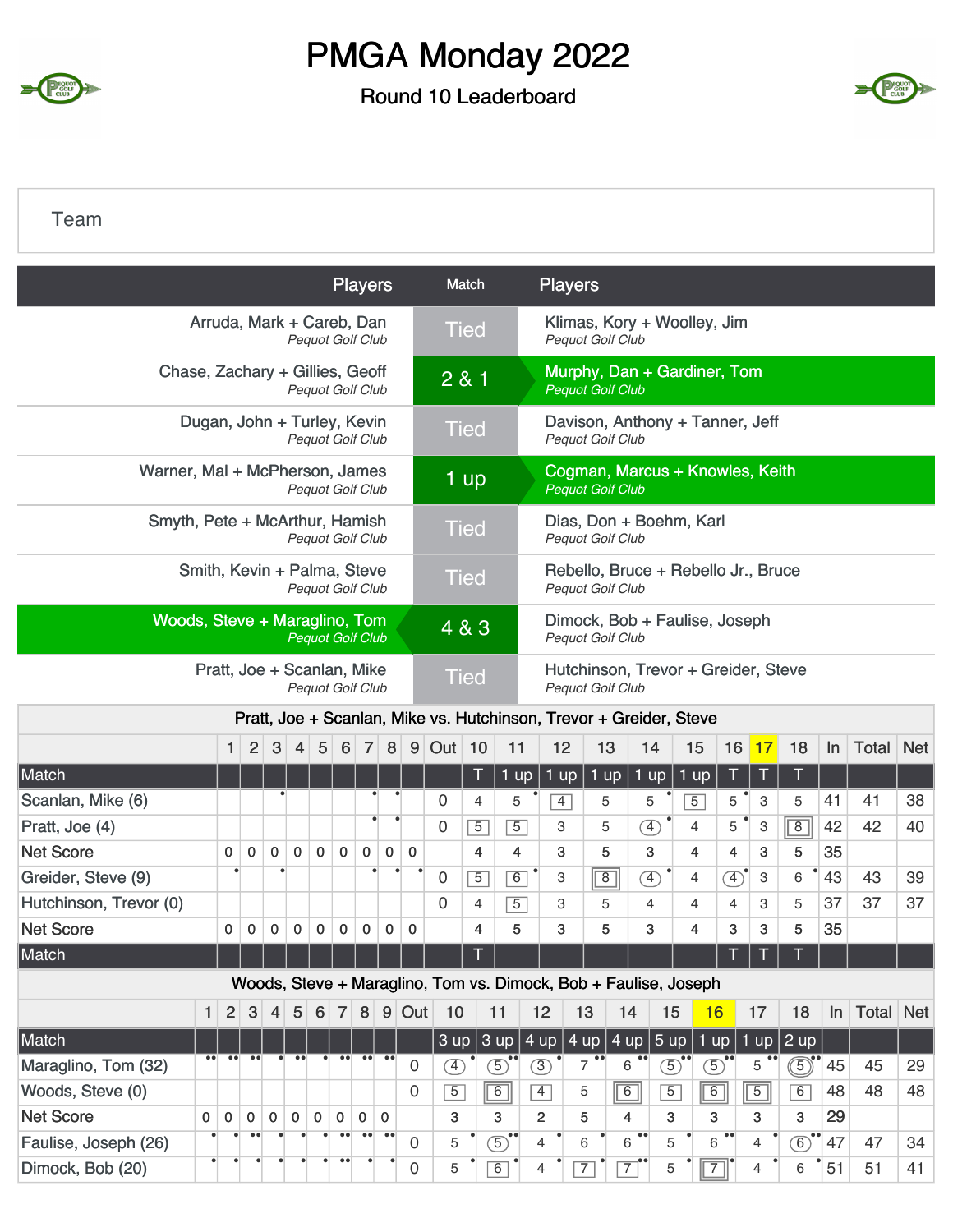



| <b>Net Score</b>       | 0           | 0              | $\mathbf 0$    | $\bf{0}$       | $\mathbf 0$    | 0            | 0              | 0              | $\mathbf 0$      |                | 4                                                                   |                | 3              | 3              |                           | 5               | 4              | 4                         | 4                                                                  | 3                       | 4                              | 34          |                  |             |
|------------------------|-------------|----------------|----------------|----------------|----------------|--------------|----------------|----------------|------------------|----------------|---------------------------------------------------------------------|----------------|----------------|----------------|---------------------------|-----------------|----------------|---------------------------|--------------------------------------------------------------------|-------------------------|--------------------------------|-------------|------------------|-------------|
| Match                  |             |                |                |                |                |              |                |                |                  |                |                                                                     |                |                |                |                           |                 |                |                           |                                                                    |                         |                                |             |                  |             |
|                        |             |                |                |                |                |              |                |                |                  |                | Smith, Kevin + Palma, Steve vs. Rebello, Bruce + Rebello Jr., Bruce |                |                |                |                           |                 |                |                           |                                                                    |                         |                                |             |                  |             |
|                        |             | 1              | 2              | 3              | $\overline{4}$ | 5            | 6              | $\overline{7}$ | 8                | 9 <sup>1</sup> | Out 10                                                              |                | 11             | 12             |                           | 13              | 14             | 15                        | 16                                                                 | 17                      | 18                             | $\ln$       | <b>Total</b>     | <b>Net</b>  |
| Match                  |             |                |                |                |                |              |                |                |                  |                |                                                                     | Τ              | $1 \text{ up}$ | 1 up           |                           | $1$ up          | T              |                           |                                                                    |                         | T                              |             |                  |             |
| Palma, Steve (26)      |             |                |                |                |                |              |                |                | $\bullet\bullet$ |                | $\mathbf 0$                                                         | 5              | $\circledS$    | $\overline{4}$ |                           | $\overline{7}$  | $\overline{7}$ | $\overline{6}$            | 6                                                                  | $\overline{5}$          | $\textcircled{\scriptsize{6}}$ | 51          | 51               | 38          |
| Smith, Kevin (17)      |             |                |                |                |                |              |                |                |                  |                | $\boldsymbol{0}$                                                    |                |                |                |                           |                 |                |                           |                                                                    |                         |                                | $\mathbf 0$ | $\Omega$         | $\mathbf 0$ |
| <b>Net Score</b>       |             | $\Omega$       | $\mathbf{0}$   | $\mathbf{0}$   | $\mathbf 0$    | $\mathbf{0}$ | $\mathbf 0$    | $\mathbf 0$    | $\mathbf 0$      | $\mathbf 0$    |                                                                     | 4              | 3              | 3              |                           | 6               | 5              | 5                         | 4                                                                  | 4                       | 4                              | 38          |                  |             |
| Rebello Jr., Bruce (7) |             |                |                |                |                |              |                |                |                  |                | $\mathbf 0$                                                         | $\overline{4}$ | 6              | 3              |                           | $\overline{6}$  | $\circled{4}$  | $\overline{4}$            | 5                                                                  | $\overline{4}$          | 5                              | 41          | 41               | 38          |
| Rebello, Bruce (0)     |             |                |                |                |                |              |                |                |                  |                | $\Omega$                                                            | $\overline{4}$ | $\overline{5}$ | 3              |                           | $\overline{6}$  | $\overline{4}$ | $\overline{4}$            | $\overline{6}$                                                     | $\overline{4}$          | $\overline{6}$                 | 42          | 42               | 42          |
| <b>Net Score</b>       |             | $\mathbf 0$    | $\mathbf 0$    | 0              | 0              | $\pmb{0}$    | $\mathbf 0$    | $\pmb{0}$      | $\bf{0}$         | $\mathbf 0$    |                                                                     | $\overline{4}$ | 5              | 3              |                           | 6               | 3              | 4                         | $\overline{4}$                                                     | 4                       | 5                              | 38          |                  |             |
| Match                  |             |                |                |                |                |              |                |                |                  |                |                                                                     | T              |                |                |                           |                 | Т              | $1$ up                    | $\mathbf{1}$<br>up                                                 | $1$ up                  |                                |             |                  |             |
|                        |             |                |                |                |                |              |                |                |                  |                | Smyth, Pete + McArthur, Hamish vs. Dias, Don + Boehm, Karl          |                |                |                |                           |                 |                |                           |                                                                    |                         |                                |             |                  |             |
|                        | 1           | $\overline{2}$ | 3              | $\overline{4}$ | 5              | 6            | $\overline{7}$ | 8 <sup>1</sup> |                  | $9$ Out        | 10                                                                  |                | 11             | 12             |                           | 13              | 14             | 15                        | 16                                                                 | 17                      | 18                             | $\ln$       | <b>Total Net</b> |             |
| Match                  |             |                |                |                |                |              |                |                |                  |                |                                                                     |                |                |                |                           |                 |                |                           |                                                                    |                         |                                |             |                  |             |
| McArthur, Hamish (1)   |             |                |                |                |                |              |                |                |                  |                | 0                                                                   | $\boxed{6}$    | $\boxed{6}$    | $\overline{4}$ |                           | $\boxed{8}$     | $\overline{7}$ | $\overline{5}$            | 4                                                                  | $\overline{4}$          | 6                              | 50          | 50               | 50          |
| Smyth, Pete (0)        |             |                |                |                |                |              |                |                |                  |                | $\Omega$                                                            | $\overline{5}$ | $\overline{5}$ | З              |                           | 5               | 6              | $\sqrt{6}$                | $\overline{5}$                                                     | $\overline{4}$          | 6                              | 45          | 45               | 45          |
| <b>Net Score</b>       | $\mathbf 0$ | $\mathbf{0}$   | $\mathbf 0$    | $\mathbf 0$    | $\mathbf 0$    | $\mathbf 0$  | $\mathbf 0$    | $\mathbf 0$    | $\mathbf 0$      |                |                                                                     | 5              | 5              | 3              |                           | 5               | 6              | 5                         | 4                                                                  | 4                       | 6                              | 43          |                  |             |
| Boehm, Karl (18)       |             |                |                |                |                |              |                |                |                  |                | 0                                                                   | 5              | $\overline{8}$ | $\overline{5}$ |                           | $\overline{10}$ | $\overline{6}$ | F)                        | 5                                                                  | $\overline{5}$          | $\overline{9}$                 | 57          | 57               | 48          |
| Dias, Don (2)          |             |                |                |                |                |              |                |                |                  |                | $\overline{0}$                                                      | $\overline{4}$ | $\overline{6}$ | 3              |                           | 6               | 5              | 4                         | $\overline{5}$                                                     | $\overline{4}$          | $\sqrt{7}$                     | 44          | 44               | 43          |
| <b>Net Score</b>       | 0           | $\bf{0}$       | 0              | 0              | $\pmb{0}$      | $\pmb{0}$    | 0              | $\pmb{0}$      | $\mathbf 0$      |                |                                                                     | 4              | 6              | 3              |                           | 6               | 4              | 3                         | 4                                                                  | $\overline{4}$          | $\overline{7}$                 | 41          |                  |             |
| Match                  |             |                |                |                |                |              |                |                |                  |                |                                                                     | $2$ up         | $1$ up         | $1$ up         |                           | T               |                |                           | 1 up $\sqrt{2}$ up $\sqrt{2}$ up $\sqrt{2}$ up $\sqrt{2}$          |                         | $1 \text{ up}$                 |             |                  |             |
|                        |             |                |                |                |                |              |                |                |                  |                |                                                                     |                |                |                |                           |                 |                |                           | Warner, Mal + McPherson, James vs. Cogman, Marcus + Knowles, Keith |                         |                                |             |                  |             |
|                        |             | $\mathbf{1}$   | $\overline{2}$ | 3              | $\overline{4}$ | 5            | 6              | $\overline{7}$ | 8                | 9              | Out                                                                 | 10             | 11             | 12             |                           | 13              | 14             | 15                        | 16                                                                 | 17                      | 18                             | $\ln$       | Total            | <b>Net</b>  |
| Match                  |             |                |                |                |                |              |                |                |                  |                |                                                                     |                | T              |                |                           |                 |                |                           |                                                                    |                         |                                |             |                  |             |
| McPherson, James (9)   |             |                |                |                |                |              |                |                |                  |                | 0                                                                   | $\overline{5}$ | $\bigoplus$    | $\overline{4}$ |                           | Œ               | 6              | 4                         | 5                                                                  | $\overline{4}$          | $\overline{7}$                 | 43          | 43               | 39          |
| Warner, Mal (0)        |             |                |                |                |                |              |                |                |                  |                | $\boldsymbol{0}$                                                    | $\boxed{5}$    | $\boxed{5}$    | $\boxed{5}$    |                           | $\boxed{8}$     | $\boxed{6}$    | $\overline{4}$            | $\boxed{5}$                                                        | $\boxed{4}$             | 5                              | 47          | 47               | 47          |
| <b>Net Score</b>       |             | $\overline{0}$ | $\mathbf 0$    | $\mathbf 0$    | $\mathbf 0$    | $\pmb{0}$    | $\mathbf 0$    | $\mathbf 0$    | $\mathbf 0$      | $\mathbf{0}$   |                                                                     | 5              | 3              | 4              |                           | 4               | 5              | 4                         | 4                                                                  | 4                       | 5                              | 38          |                  |             |
| Knowles, Keith (11)    |             |                |                |                |                |              |                |                |                  |                | 0                                                                   | 6              | 5              | 3              |                           | $^{\circledR}$  | 5              | $\overline{4}$            | $\boxed{6}$                                                        | $\overline{4}$          | $\circled{5}$                  | 42          | 42               | 37          |
| Cogman, Marcus (8)     |             |                |                |                |                |              |                |                |                  |                | $\mathbf 0$                                                         | 6              | 5              | 6              |                           | 6               | 6              | 4                         | $\boxed{7}$                                                        | $\boxed{4}$             | 6                              | 50          | 50               | 46          |
| <b>Net Score</b>       |             | $\mathbf 0$    | $\mathbf{0}$   | $\mathbf{0}$   | $\mathbf{0}$   | $\mathbf 0$  | $\mathbf 0$    | $\mathbf{0}$   | $\mathbf{0}$     | $\Omega$       |                                                                     | 6              | $\overline{4}$ | 3              |                           | 3               | 4              | 4                         | 5                                                                  | 4                       | 4                              | 37          |                  |             |
| Match                  |             |                |                |                |                |              |                |                |                  |                |                                                                     | $1$ up         |                |                |                           |                 |                | 1 up   1 up   2 up   2 up |                                                                    | 1 up   1 up $ 2$ up $ $ |                                |             |                  |             |
|                        |             |                |                |                |                |              |                |                |                  |                | Dugan, John + Turley, Kevin vs. Davison, Anthony + Tanner, Jeff     |                |                |                |                           |                 |                |                           |                                                                    |                         |                                |             |                  |             |
|                        |             | 1              | 2              | 3              | $\overline{4}$ | 5            | $\,6\,$        | $\overline{7}$ | 8                |                | $9$ Out                                                             | 10             |                | 11             | 12                        | 13              | 14             | 15                        | 16                                                                 | 17                      | 18                             | In          | <b>Total</b>     | <b>Net</b>  |
| Match                  |             |                |                |                |                |              |                |                |                  |                |                                                                     |                |                | T              | T                         | T               | T              | $1$ up                    | $1$ up                                                             | T                       |                                |             |                  |             |
| Turley, Kevin (6)      |             |                |                |                |                |              |                |                |                  |                | 0                                                                   | $\overline{5}$ |                | Ð              | $\ensuremath{\mathsf{3}}$ | 5               | 5              | $\overline{4}$            | ④                                                                  | $\overline{4}$          | 5                              | 39          | 39               | 36          |
| Dugan, John (5)        |             |                |                | $\bullet$      |                |              |                |                |                  |                | $\mathbf 0$                                                         | $\overline{4}$ |                | 4              | $\overline{4}$            | 6               | $\boxed{6}$    | $\overline{5}$            | 6                                                                  | $\overline{4}$          | 5                              | 44          | 44               | 42          |
| <b>Net Score</b>       |             | $\mathbf 0$    | $\mathbf 0$    | $\mathbf 0$    | $\mathbf 0$    | $\mathbf 0$  | $\pmb{0}$      | $\mathbf 0$    | $\mathbf 0$      | $\mathbf 0$    |                                                                     | 4              |                | 3              | 3                         | 5               | 4              | 4                         | 3                                                                  | 4                       | 5                              | 35          |                  |             |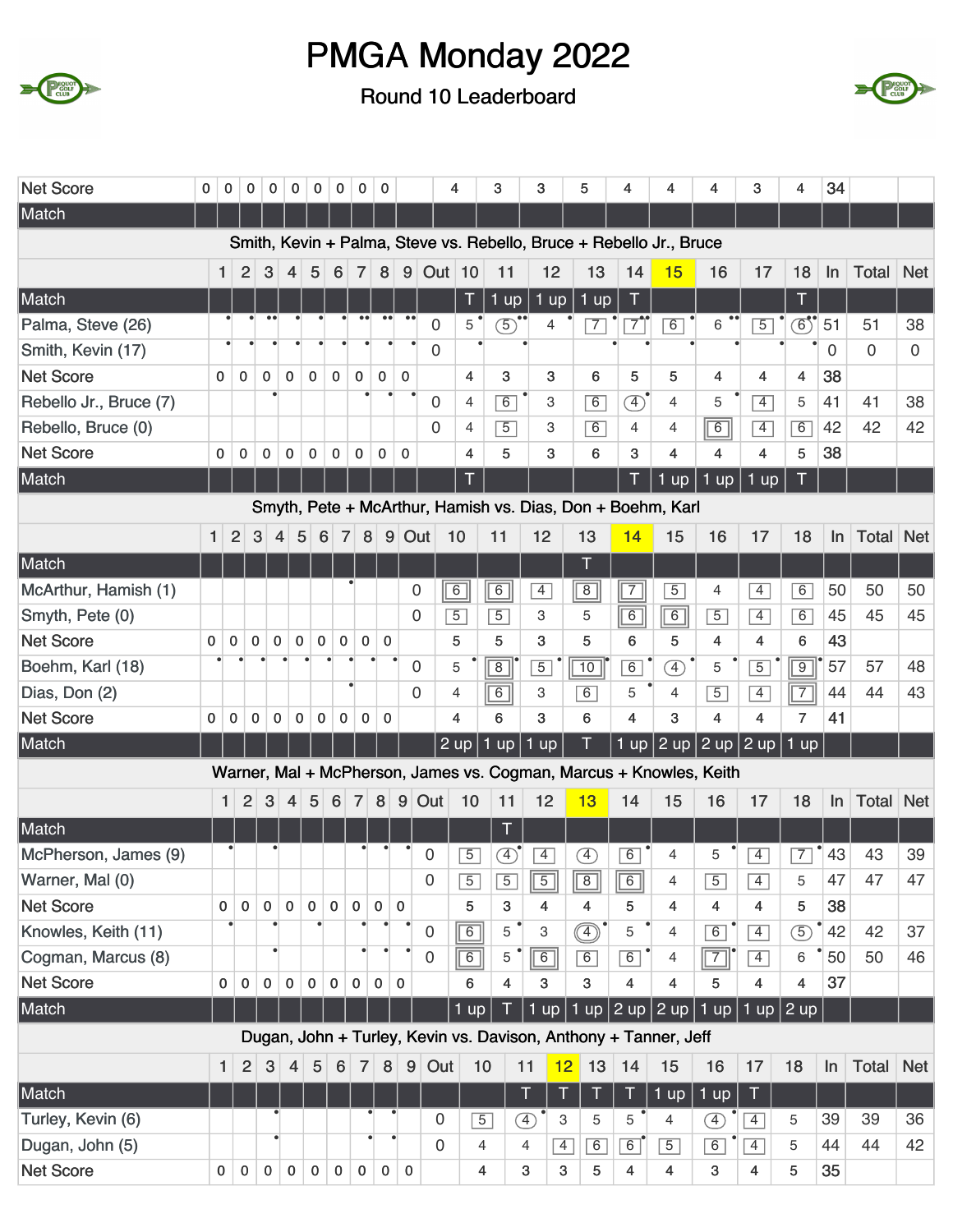



| Tanner, Jeff (6)     |          |                |                |              |              |              |             |                             |             |              |             | $\overline{0}$    | $\overline{4}$ | 6                 | 3                 | 5 | 5                       | $\overline{6}$                                                  | $\left( \overline{4}\right)$ | $\overline{4}$ | $\boxed{4}$       | 41    | 41           | 38         |
|----------------------|----------|----------------|----------------|--------------|--------------|--------------|-------------|-----------------------------|-------------|--------------|-------------|-------------------|----------------|-------------------|-------------------|---|-------------------------|-----------------------------------------------------------------|------------------------------|----------------|-------------------|-------|--------------|------------|
| Davison, Anthony (0) |          |                |                |              |              |              |             |                             |             |              |             | 0                 | $\overline{4}$ | 6                 | $\overline{4}$    | 5 | $\overline{5}$          | $\overline{5}$                                                  | $\overline{5}$               | 3              | 5                 | 42    | 42           | 42         |
| <b>Net Score</b>     |          |                | $\mathbf{0}$   | 0            | 0            | 0            | $\mathbf 0$ | $\mathbf 0$                 | 0           | $\mathbf 0$  | $\mathbf 0$ |                   | 4              | 5                 | 3                 | 5 | $\overline{\mathbf{4}}$ | 5                                                               | 3                            | 3              | 4                 | 36    |              |            |
| Match                |          |                |                |              |              |              |             |                             |             |              |             |                   | <b>up</b>      |                   |                   |   | т                       |                                                                 |                              | T.             | $1 \overline{up}$ |       |              |            |
|                      |          |                |                |              |              |              |             |                             |             |              |             |                   |                |                   |                   |   |                         | Chase, Zachary + Gillies, Geoff vs. Murphy, Dan + Gardiner, Tom |                              |                |                   |       |              |            |
|                      |          | 1              | $\overline{2}$ | 3            | 4            | 5            | 6           | $\overline{7}$              | 8           | 9            | Out         | 10                | 11             | 12                | 13                |   | 14                      | 15                                                              | 16                           | 17             | 18                | In    | Total        | <b>Net</b> |
| Match                |          |                |                |              |              |              |             |                             |             |              |             |                   |                |                   |                   |   |                         |                                                                 |                              |                |                   |       |              |            |
| Gillies, Geoff (17)  |          |                |                |              |              |              |             |                             |             |              | $\mathbf 0$ | 5                 | $\overline{8}$ | $\overline{4}$    | 6                 |   | $\boxed{7}$             | $\overline{8}$                                                  | 5                            | 4              | $\overline{7}$    | 54    | 54           | 46         |
| Chase, Zachary (4)   |          |                |                |              |              |              |             |                             |             |              | $\Omega$    | $\overline{4}$    | $\overline{6}$ | $\overline{4}$    | 6                 |   | A)                      | $\overline{5}$                                                  | 6                            | $\overline{4}$ | 5                 | 44    | 44           | 42         |
| <b>Net Score</b>     |          | $\mathbf{0}$   | $\mathbf 0$    | $\mathbf 0$  | $\mathbf 0$  | $\mathbf 0$  | $\mathbf 0$ | $\mathbf 0$                 | $\mathbf 0$ | $\mathbf{0}$ |             | $\overline{4}$    | 6              | 4                 | 5                 |   | 3                       | 5                                                               | 4                            | 3              | 5                 | 39    |              |            |
| Gardiner, Tom (19)   |          |                |                |              |              |              |             |                             |             |              | $\mathbf 0$ | 6                 | 6              | $\circled{3}$     | 7                 |   | $\boxed{7}$             | $\overline{7}$                                                  | $\overline{8}$               | $\overline{4}$ | $\overline{7}$    | 55    | 55           | 46         |
| Murphy, Dan (0)      |          |                |                |              |              |              |             |                             |             |              | $\Omega$    | $\overline{4}$    | $\overline{5}$ | $\boxed{5}$       | 5                 |   | $\overline{5}$          | $\overline{5}$                                                  | $\circled{3}$                | 3              | 5                 | 40    | 40           | 40         |
| <b>Net Score</b>     |          | $\mathbf{0}$   | 0              | $\mathbf 0$  | 0            | 0            | $\mathbf 0$ | $\mathbf 0$                 | 0           | $\mathbf{0}$ |             | 4                 | 5              | $\overline{2}$    | 5                 |   | 5                       | 5                                                               | 3                            | 3              | 5                 | 37    |              |            |
| Match                |          |                |                |              |              |              |             |                             |             |              |             | $2 \overline{up}$ | $1$ up         | $2 \overline{up}$ | $2 \overline{up}$ |   | 1 up                    | 1 up $2$ up                                                     |                              |                | $2$ up $2$ up     |       |              |            |
|                      |          |                |                |              |              |              |             |                             |             |              |             |                   |                |                   |                   |   |                         | Arruda, Mark + Careb, Dan vs. Klimas, Kory + Woolley, Jim       |                              |                |                   |       |              |            |
|                      | 1        | $\overline{2}$ | 3              | 4            | 5            | 6            |             | $\overline{7}$              | 8           | 9            | Out         | 10                | 11             | 12                | 13                |   | 14                      | 15                                                              | 16                           | 17             | 18                | $\ln$ | <b>Total</b> | <b>Net</b> |
| Match                |          |                |                |              |              |              |             |                             |             |              |             |                   | T              |                   |                   |   |                         |                                                                 |                              |                | ī                 |       |              |            |
| Careb, Dan (16)      |          |                |                |              |              |              |             |                             |             |              | $\Omega$    | $\overline{6}$    | F)             | $\overline{6}$    | 6                 |   | ③                       | $\overline{6}$                                                  | 5                            | $\overline{5}$ | $\circled{5}$     | 46    | 46           | 38         |
| Arruda, Mark (9)     |          |                |                |              |              |              |             |                             |             |              | $\Omega$    | 4                 | $\boxed{7}$    | $\overline{5}$    | $\boxed{8}$       |   | 6                       | $\overline{6}$                                                  | $\overline{7}$               | 3              | $\circledS$       | 51    | 51           | 47         |
| <b>Net Score</b>     | $\Omega$ | $\mathbf{0}$   | $\mathbf 0$    | $\mathbf{0}$ | $\mathbf{0}$ | $\mathbf{0}$ |             | $\mathbf 0$<br>$\mathbf{0}$ | $\Omega$    |              |             | 4                 | 3              | 5                 | 5                 |   | $\overline{2}$          | 5                                                               | 4                            | 3              | 4                 | 35    |              |            |
| Woolley, Jim (6)     |          |                |                |              |              |              |             |                             |             |              | $\Omega$    | $\overline{5}$    | 5              | $\overline{4}$    | $\circledA$       |   | 5                       | 4                                                               | 5                            | $\overline{5}$ | 5                 | 42    | 42           | 39         |
| Klimas, Kory (0)     |          |                |                |              |              |              |             |                             |             |              | $\Omega$    | $\circled{3}$     | $\overline{4}$ | 3                 | 5                 |   | $\overline{4}$          | $\overline{5}$                                                  | $\overline{6}$               | $\overline{5}$ | 5                 | 40    | 40           | 40         |
| <b>Net Score</b>     | 0        | $\mathbf 0$    | $\mathbf 0$    | 0            | $\pmb{0}$    | $\mathbf 0$  | 0           | $\mathbf 0$                 |             | 0            |             | 3                 | 4              | 3                 | 4                 |   | 4                       | 4                                                               | 4                            | 5              | 5                 | 36    |              |            |
| Match                |          |                |                |              |              |              |             |                             |             |              |             | $1$ up            |                | $1 \overline{up}$ | 2 up              |   | $1$ up                  | 2 up                                                            | $2 \overline{up}$            | 1 up           |                   |       |              |            |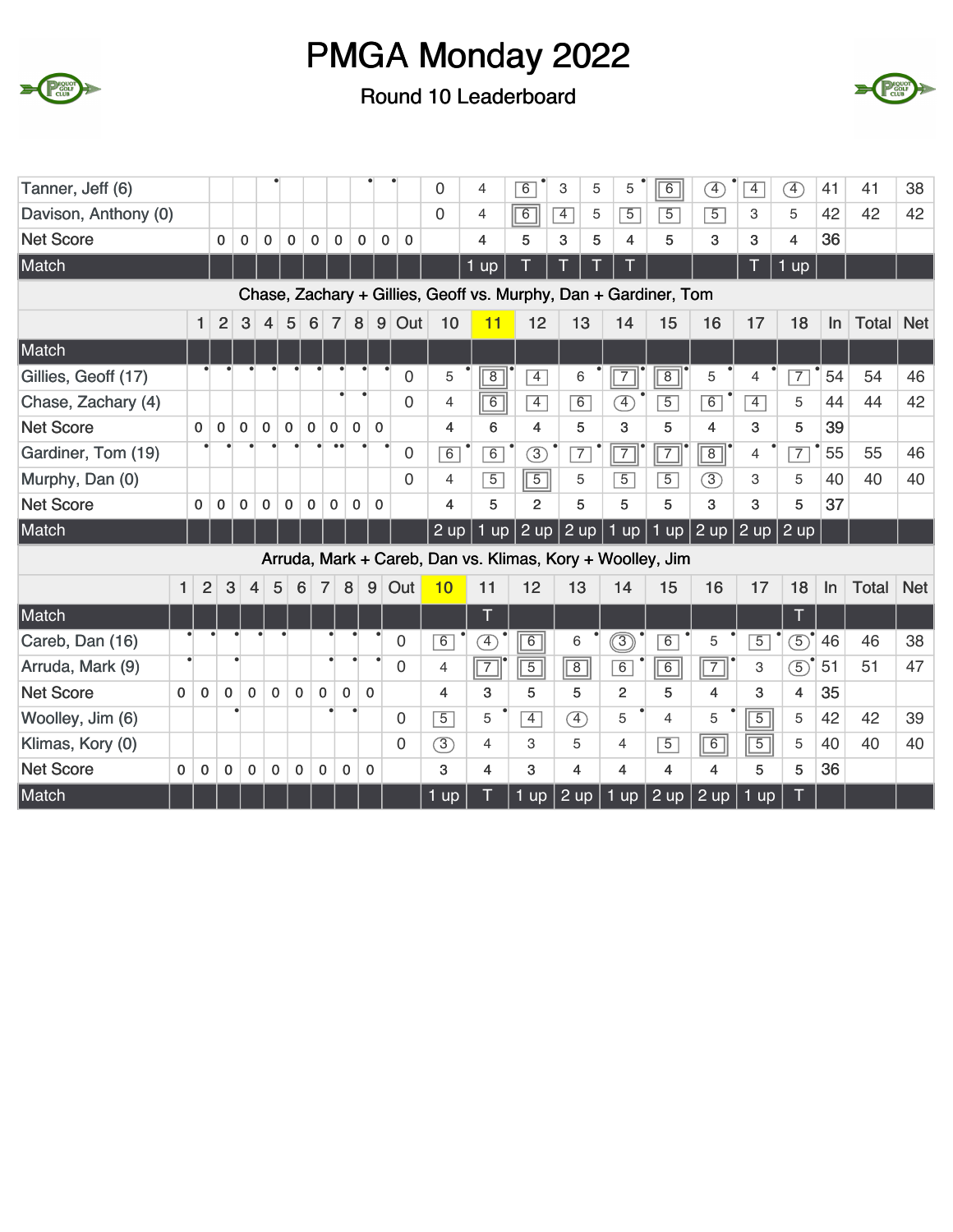

#### Round 10 Leaderboard



#### Individual

| Arruda, Mark<br><b>Klimas, Kory</b><br>5 & 4<br>Pequot Golf Club<br><b>Pequot Golf Club</b><br>Careb, Dan<br>Woolley, Jim<br><b>Tied</b><br>Pequot Golf Club<br>Pequot Golf Club<br>Chase, Zachary<br>Murphy, Dan<br>2 & 1<br>Pequot Golf Club<br><b>Pequot Golf Club</b><br><b>Gardiner, Tom</b><br>Gillies, Geoff<br>2 & 1<br>Pequot Golf Club<br><b>Pequot Golf Club</b><br>Dugan, John<br>Davison, Anthony<br>2 & 1<br>Pequot Golf Club<br><b>Pequot Golf Club</b><br>Tanner, Jeff<br>Turley, Kevin<br><b>Tied</b><br>Pequot Golf Club<br>Pequot Golf Club<br>Warner, Mal<br>Cogman, Marcus<br><b>Tied</b><br>Pequot Golf Club<br>Pequot Golf Club<br>McPherson, James<br>Knowles, Keith<br><b>Tied</b><br>Pequot Golf Club<br>Pequot Golf Club<br>Smyth, Pete<br>Dias, Don<br><b>Tied</b><br>Pequot Golf Club<br>Pequot Golf Club<br>McArthur, Hamish<br>Boehm, Karl<br>$1$ up<br><b>Pequot Golf Club</b><br>Pequot Golf Club<br>Smith, Kevin<br>Rebello, Bruce<br>5 & 4<br><b>Pequot Golf Club</b><br>Pequot Golf Club | Player |
|------------------------------------------------------------------------------------------------------------------------------------------------------------------------------------------------------------------------------------------------------------------------------------------------------------------------------------------------------------------------------------------------------------------------------------------------------------------------------------------------------------------------------------------------------------------------------------------------------------------------------------------------------------------------------------------------------------------------------------------------------------------------------------------------------------------------------------------------------------------------------------------------------------------------------------------------------------------------------------------------------------------------------|--------|
|                                                                                                                                                                                                                                                                                                                                                                                                                                                                                                                                                                                                                                                                                                                                                                                                                                                                                                                                                                                                                              |        |
|                                                                                                                                                                                                                                                                                                                                                                                                                                                                                                                                                                                                                                                                                                                                                                                                                                                                                                                                                                                                                              |        |
|                                                                                                                                                                                                                                                                                                                                                                                                                                                                                                                                                                                                                                                                                                                                                                                                                                                                                                                                                                                                                              |        |
|                                                                                                                                                                                                                                                                                                                                                                                                                                                                                                                                                                                                                                                                                                                                                                                                                                                                                                                                                                                                                              |        |
|                                                                                                                                                                                                                                                                                                                                                                                                                                                                                                                                                                                                                                                                                                                                                                                                                                                                                                                                                                                                                              |        |
|                                                                                                                                                                                                                                                                                                                                                                                                                                                                                                                                                                                                                                                                                                                                                                                                                                                                                                                                                                                                                              |        |
|                                                                                                                                                                                                                                                                                                                                                                                                                                                                                                                                                                                                                                                                                                                                                                                                                                                                                                                                                                                                                              |        |
|                                                                                                                                                                                                                                                                                                                                                                                                                                                                                                                                                                                                                                                                                                                                                                                                                                                                                                                                                                                                                              |        |
|                                                                                                                                                                                                                                                                                                                                                                                                                                                                                                                                                                                                                                                                                                                                                                                                                                                                                                                                                                                                                              |        |
|                                                                                                                                                                                                                                                                                                                                                                                                                                                                                                                                                                                                                                                                                                                                                                                                                                                                                                                                                                                                                              |        |
|                                                                                                                                                                                                                                                                                                                                                                                                                                                                                                                                                                                                                                                                                                                                                                                                                                                                                                                                                                                                                              |        |
| Palma, Steve<br>Rebello Jr., Bruce<br>1 up<br><b>Pequot Golf Club</b><br><b>Pequot Golf Club</b>                                                                                                                                                                                                                                                                                                                                                                                                                                                                                                                                                                                                                                                                                                                                                                                                                                                                                                                             |        |
| Dimock, Bob<br>Woods, Steve<br>5 & 3<br>Pequot Golf Club<br><b>Pequot Golf Club</b>                                                                                                                                                                                                                                                                                                                                                                                                                                                                                                                                                                                                                                                                                                                                                                                                                                                                                                                                          |        |
| Maraglino, Tom<br>Faulise, Joseph<br>4 & 3<br><b>Pequot Golf Club</b><br>Pequot Golf Club                                                                                                                                                                                                                                                                                                                                                                                                                                                                                                                                                                                                                                                                                                                                                                                                                                                                                                                                    |        |
| Pratt, Joe<br>Hutchinson, Trevor<br>1 up<br>Pequot Golf Club<br><b>Pequot Golf Club</b>                                                                                                                                                                                                                                                                                                                                                                                                                                                                                                                                                                                                                                                                                                                                                                                                                                                                                                                                      |        |
| Scanlan, Mike<br>Greider, Steve<br><b>Tied</b><br>Pequot Golf Club<br>Pequot Golf Club                                                                                                                                                                                                                                                                                                                                                                                                                                                                                                                                                                                                                                                                                                                                                                                                                                                                                                                                       |        |
| Scanlan, Mike vs. Greider, Steve                                                                                                                                                                                                                                                                                                                                                                                                                                                                                                                                                                                                                                                                                                                                                                                                                                                                                                                                                                                             |        |
| 2<br>3<br>$\sqrt{5}$<br>9<br>Out<br>10<br>11<br>12<br>16<br>Total<br><b>Net</b><br>6<br>8<br>13<br>15<br>17<br>18<br>$\mathbf{1}$<br>$\overline{7}$<br>14<br>In<br>$\overline{4}$<br>2 up 3 up 2 up 3 up 2 up 1 up  <br>Match<br>$1$ up                                                                                                                                                                                                                                                                                                                                                                                                                                                                                                                                                                                                                                                                                                                                                                                      |        |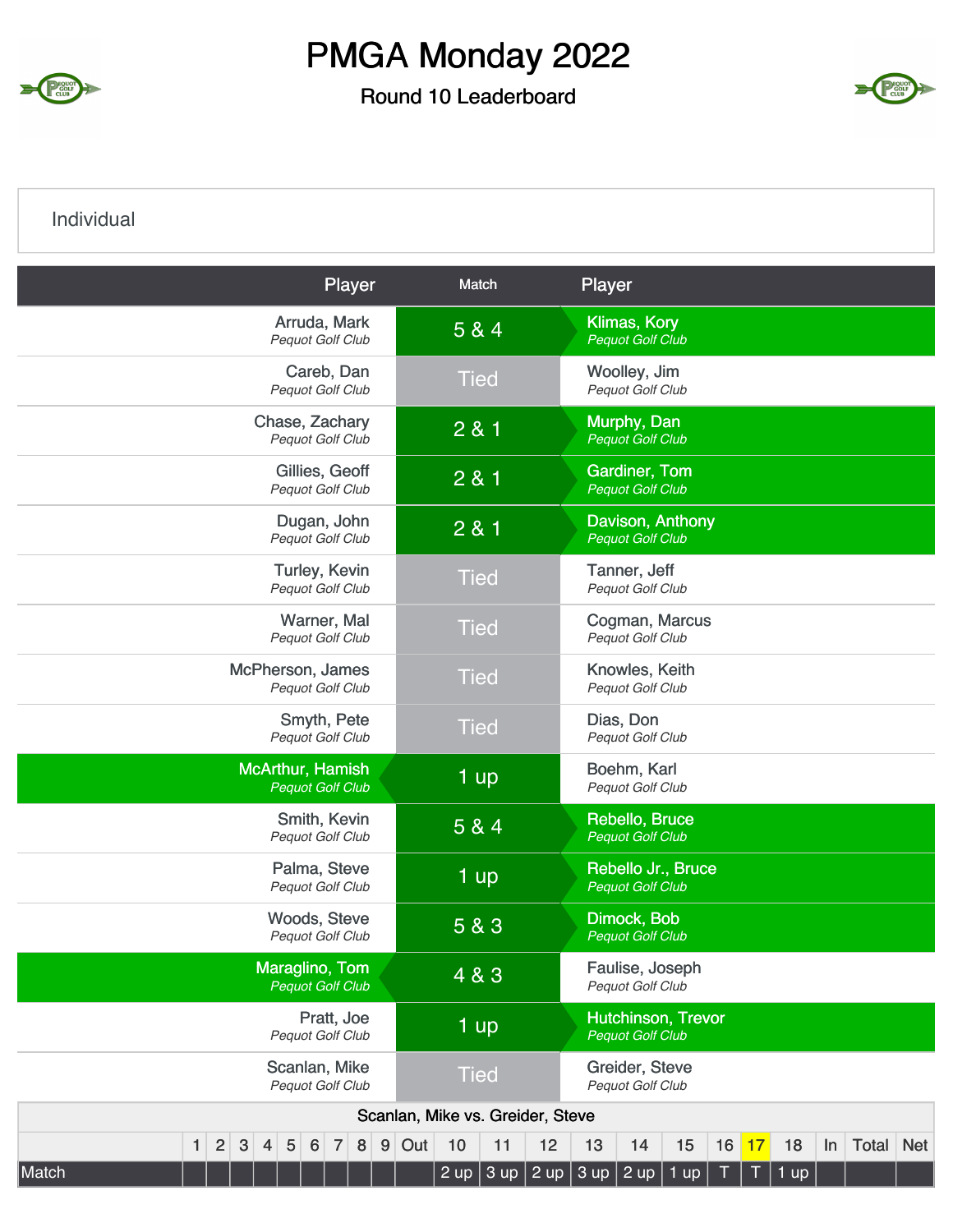



| Scanlan, Mike (0)      |                |                |                |                |                 |                      |                |                  |                | 0                   | 4              | $\overline{5}$                    |                | $\overline{4}$ | 5                                   | $\overline{5}$                                      | $\overline{5}$ | $\overline{5}$ | 3               | 5                                 | 41             | 41               | 41          |
|------------------------|----------------|----------------|----------------|----------------|-----------------|----------------------|----------------|------------------|----------------|---------------------|----------------|-----------------------------------|----------------|----------------|-------------------------------------|-----------------------------------------------------|----------------|----------------|-----------------|-----------------------------------|----------------|------------------|-------------|
| Greider, Steve (3)     |                |                |                |                |                 |                      |                |                  |                | 0                   | $\overline{5}$ | $\sqrt{6}$                        |                | 3              | $\overline{8}$                      | $\circledast$                                       | $\overline{4}$ | $\overline{4}$ | 3               | 6                                 | 43             | 43               | 42          |
| Match                  |                |                |                |                |                 |                      |                |                  |                |                     |                |                                   |                |                |                                     |                                                     |                |                | Т               |                                   |                |                  |             |
|                        |                |                |                |                |                 |                      |                |                  |                |                     |                | Pratt, Joe vs. Hutchinson, Trevor |                |                |                                     |                                                     |                |                |                 |                                   |                |                  |             |
|                        |                | $\mathbf{1}$   | $\overline{2}$ | 3              | 4               | 5<br>$6\phantom{1}6$ | $\overline{7}$ | 8                | 9 <sup>1</sup> | Out                 | 10             | 11                                |                | 12             | 13                                  | 14                                                  | 15             | 16             | 17              | 18                                | ln             | Total            | <b>Net</b>  |
| Match                  |                |                |                |                |                 |                      |                |                  |                |                     |                |                                   |                |                |                                     |                                                     |                |                | T               |                                   |                |                  |             |
| Pratt, Joe (4)         |                |                |                |                |                 |                      |                |                  |                | 0                   | $\overline{5}$ |                                   | $\overline{5}$ | 3              | 5                                   | $\circled{4}$                                       | $\overline{4}$ | 5              | 3               | $\overline{8}$                    | 42             | 42               | 40          |
| Hutchinson, Trevor (0) |                |                |                |                |                 |                      |                |                  |                | 0                   | $\overline{4}$ |                                   | $\overline{5}$ | 3              | 5                                   | $\overline{4}$                                      | 4              | $\overline{4}$ | 3               | 5                                 | 37             | 37               | 37          |
| Match                  |                |                |                |                |                 |                      |                |                  |                |                     | 2 up           |                                   | $2 \text{ up}$ |                | $ 2$ up $ 2$ up                     | 1 up                                                | $1$ up         | 1 up           | T               | $1$ up                            |                |                  |             |
|                        |                |                |                |                |                 |                      |                |                  |                |                     |                |                                   |                |                | Maraglino, Tom vs. Faulise, Joseph  |                                                     |                |                |                 |                                   |                |                  |             |
|                        | $\mathbf{1}$   | $\overline{2}$ | 3              | $\overline{4}$ | 5               | $\overline{7}$<br>6  | 8              | $9\,$            | Out            |                     | 10             | 11                                |                | 12             | 13                                  | 14                                                  | 15             | 16             | 17              | 18                                | In             | Total            | <b>Net</b>  |
| Match                  |                |                |                |                |                 |                      |                |                  |                |                     | $2 \text{ up}$ | 3 up                              | $4 \text{ up}$ |                | 3 up                                | $4 \text{ up}$                                      | 4 up           | $1$ up         | $\top$          | $1$ up                            |                |                  |             |
| Maraglino, Tom (6)     |                |                |                |                |                 |                      |                |                  | 0              |                     | 4              | 5                                 | 3              |                | $\sqrt{7}$                          | $\overline{6}$                                      | $\overline{5}$ | 5              | $\sqrt{5}$      | 5                                 | 45             | 45               | 42          |
| Faulise, Joseph (0)    |                |                |                |                |                 |                      |                |                  | 0              |                     | $\overline{5}$ | $\overline{5}$                    |                | $\overline{4}$ | 6                                   | $\boxed{6}$                                         | $\overline{5}$ | $\boxed{6}$    | $\overline{4}$  | 6                                 | 47             | 47               | 47          |
| Match                  |                |                |                |                |                 |                      |                |                  |                |                     |                |                                   |                |                |                                     |                                                     |                |                | Т               |                                   |                |                  |             |
|                        |                |                |                |                |                 |                      |                |                  |                |                     |                | Woods, Steve vs. Dimock, Bob      |                |                |                                     |                                                     |                |                |                 |                                   |                |                  |             |
| $\mathbf{1}$           | $\overline{2}$ | 3              | $\overline{4}$ | 5              | $6\phantom{1}6$ | $\overline{7}$       | 8              | $9\,$            | Out            | 10                  |                | 11                                | 12             |                | 13                                  | 14                                                  | 15             | 16             | 17              | 18                                | In             | <b>Total</b>     | <b>Net</b>  |
| Match                  |                |                |                |                |                 |                      |                |                  |                |                     |                |                                   |                |                |                                     |                                                     |                | T              |                 |                                   |                |                  |             |
| Woods, Steve (0)       |                |                |                |                |                 |                      |                |                  | $\mathbf 0$    | $\overline{5}$      |                | $\overline{6}$                    | $\overline{4}$ |                | 5                                   | $\overline{6}$                                      | $\overline{5}$ | $\overline{6}$ | $\sqrt{5}$      | 6                                 | 48             | 48               | 48          |
| Dimock, Bob (20)       |                |                |                |                |                 |                      |                |                  | $\mathbf 0$    | 5                   |                | $\overline{6}$                    | 4              |                | $\overline{7}$                      | $\overline{7}$                                      | $\mathbf 5$    | $\sqrt{7}$     | 4               | 6                                 | 51             | 51               | 41          |
| Match                  |                |                |                |                |                 |                      |                |                  |                | 3 up                |                | 4 up                              | 5 up           |                | $4$ up $5$ up                       |                                                     | $6 \text{ up}$ |                | 1 <sub>up</sub> | $2 \text{ up}$                    |                |                  |             |
|                        |                |                |                |                |                 |                      |                |                  |                |                     |                |                                   |                |                | Palma, Steve vs. Rebello Jr., Bruce |                                                     |                |                |                 |                                   |                |                  |             |
|                        |                | $\mathbf{1}$   | 2              | $\mathbf{3}$   | $\overline{4}$  | 5<br>$6\phantom{1}6$ | $\overline{7}$ | 8                |                | $9$ Out             | 10             |                                   | 11             | $12$ 13        |                                     | 14                                                  | 15             | 16             | 17              | 18                                | In             | <b>Total Net</b> |             |
| Match                  |                |                |                |                |                 |                      |                |                  |                |                     |                |                                   | T              | Τ              | Т                                   |                                                     |                |                |                 |                                   |                |                  |             |
| Palma, Steve (19)      |                |                |                |                |                 |                      |                | $\bullet\bullet$ |                | 0                   | 5              |                                   | 5              | 4              | $\overline{7}$                      | $\overline{7}$                                      | 6              | $\overline{6}$ | $\overline{5}$  | 6                                 | 51             | 51               | 42          |
| Rebello Jr., Bruce (0) |                |                |                |                |                 |                      |                |                  |                | 0                   | 4              | $\sqrt{6}$                        |                | 3              | $\overline{6}$                      | 4                                                   | 4              | $\overline{5}$ | $\overline{4}$  | 5                                 | 41             | 41               | 41          |
| Match                  |                |                |                |                |                 |                      |                |                  |                |                     | $1$ up         |                                   |                | Τ              |                                     | 1 up   1 up $ $                                     |                | 1 up           |                 | $1$ up $1$ up                     |                |                  |             |
|                        |                |                |                |                |                 |                      |                |                  |                |                     |                | Smith, Kevin vs. Rebello, Bruce   |                |                |                                     |                                                     |                |                |                 |                                   |                |                  |             |
| $\mathbf{1}$           | $\overline{2}$ | 3              | $\overline{4}$ | 5              | $6\phantom{1}$  | $\overline{7}$       | 8              | $9$              | Out            | 10                  |                | 11                                | 12             |                | 13                                  | 14                                                  | 15             | 16             | 17              | 18                                | ln             | Total            | <b>Net</b>  |
| Match                  |                |                |                |                |                 |                      |                |                  |                |                     |                |                                   |                |                |                                     |                                                     |                |                |                 |                                   |                |                  |             |
| Smith, Kevin (17)      |                |                |                |                |                 |                      |                |                  | $\mathbf 0$    |                     |                |                                   |                |                |                                     |                                                     |                |                |                 |                                   | $\overline{0}$ | $\mathbf 0$      | $\mathbf 0$ |
| Rebello, Bruce (0)     |                |                |                |                |                 |                      |                |                  | 0              |                     | 4              | $\overline{5}$                    | 3              |                | 6                                   | 4                                                   | $\overline{4}$ | $\overline{6}$ | $\overline{4}$  | 6                                 | 42             | 42               | 42          |
| Match                  |                |                |                |                |                 |                      |                |                  |                | $5 \text{ up}$      |                | 6 up                              |                |                |                                     | $\overline{7}$ up $\vert 8$ up $\vert 9$ up $\vert$ | $1$ up         | 2 up           |                 | $\vert$ 3 up $\vert$ 4 up $\vert$ |                |                  |             |
|                        |                |                |                |                |                 |                      |                |                  |                |                     |                | McArthur, Hamish vs. Boehm, Karl  |                |                |                                     |                                                     |                |                |                 |                                   |                |                  |             |
|                        | 1.             | $\overline{2}$ | $\mathbf{3}$   | $\overline{4}$ | $\sqrt{5}$      | 6                    | $\overline{7}$ | 8 <sup>1</sup>   |                | 9 Out               | 10             | 11                                |                | 12             | 13                                  | 14                                                  | 15             | 16             | 17              | 18                                | In             | <b>Total</b>     | <b>Net</b>  |
| Match                  |                |                |                |                |                 |                      |                |                  |                |                     |                |                                   |                | $\top$         | 1 up                                |                                                     |                |                |                 |                                   |                |                  |             |
| McArthur, Hamish (0)   |                |                |                |                |                 |                      |                |                  |                | 0                   | $\boxed{6}$    | $\boxed{6}$                       |                | $\overline{4}$ | $\boxed{8}$                         | $\boxed{7}$                                         | $\overline{5}$ | 4              | $\overline{4}$  | $\overline{6}$                    | 50             | 50               | 50          |
| Boehm, Karl (17)       |                |                |                |                |                 |                      |                |                  |                | $\mathsf{O}\xspace$ | 5              | $\sqrt{8}$                        |                | $\sqrt{5}$     | $\sqrt{10}$                         | 6                                                   | $\circled{4}$  | 5              | $\overline{5}$  | $\boxed{9}$                       | 57             | 57               | 49          |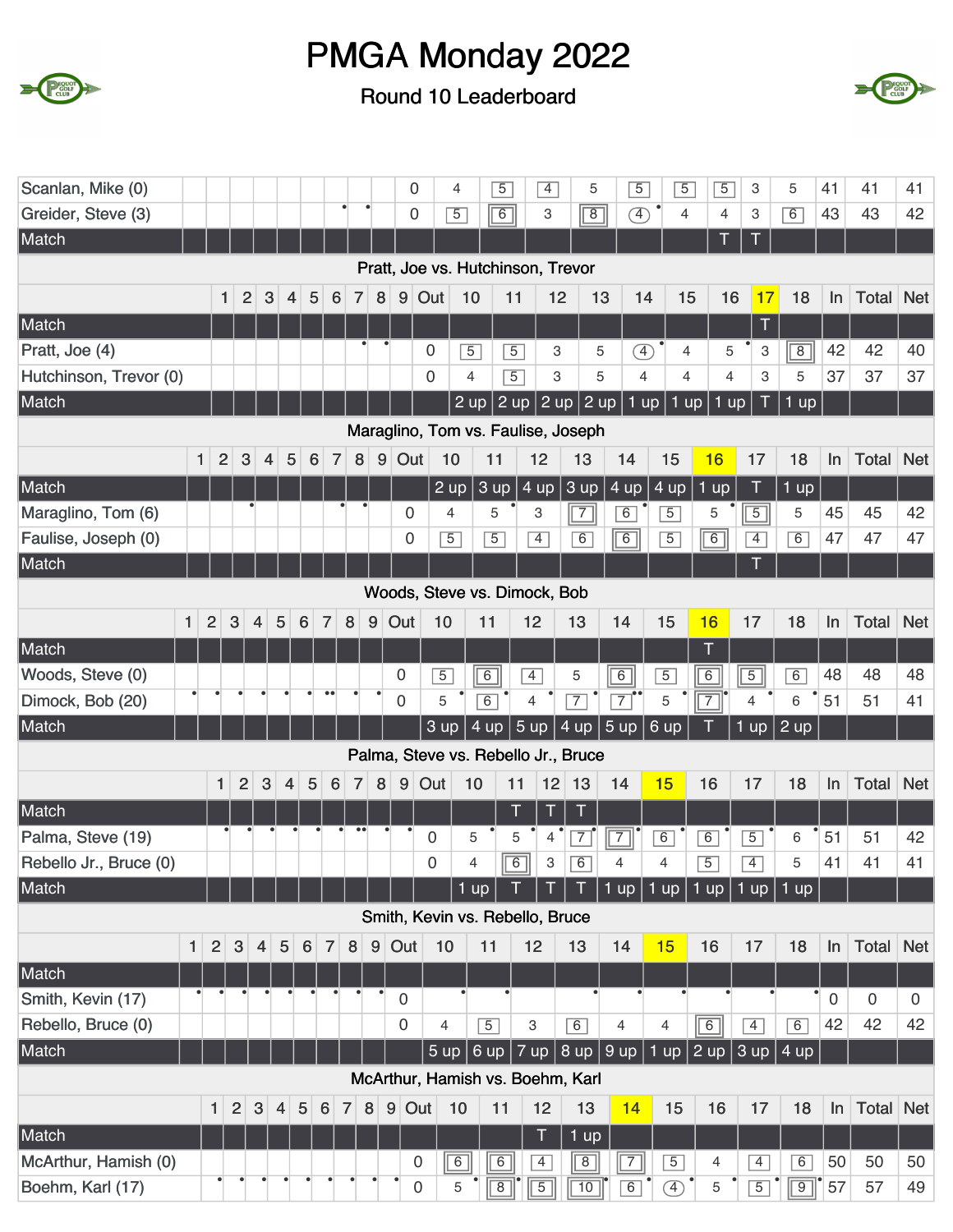



| Match                |              |                                |                |                |                |                |                              |                            |                |                  |                | $2 \text{ up}$ | $1$ up                              |                     |                |                   | 1 up $ 2$ up $ 2$ up $ 2$ up $ 1$ up |                     |                 |                |       |                  |            |
|----------------------|--------------|--------------------------------|----------------|----------------|----------------|----------------|------------------------------|----------------------------|----------------|------------------|----------------|----------------|-------------------------------------|---------------------|----------------|-------------------|--------------------------------------|---------------------|-----------------|----------------|-------|------------------|------------|
|                      |              |                                |                |                |                |                |                              |                            |                |                  |                |                | Smyth, Pete vs. Dias, Don           |                     |                |                   |                                      |                     |                 |                |       |                  |            |
|                      | $\mathbf{1}$ | $\overline{2}$                 | $\sqrt{3}$     | $\overline{4}$ | 5              | 6              | $\overline{7}$               | 8                          | 9              | Out              |                | 10             | 11                                  | 12                  | 13             | 14                | 15                                   | 16                  | 17              | 18             | In    | <b>Total</b>     | <b>Net</b> |
| Match                |              |                                |                |                |                |                |                              |                            |                |                  |                |                |                                     |                     | $\top$         |                   |                                      |                     |                 |                |       |                  |            |
| Smyth, Pete (0)      |              |                                |                |                |                |                |                              |                            |                | $\boldsymbol{0}$ |                | $\overline{5}$ | $\overline{5}$                      | 3                   | 5              | $\overline{6}$    | 6                                    | $\overline{5}$      | $\overline{4}$  | $\overline{6}$ | 45    | 45               | 45         |
| Dias, Don (2)        |              |                                |                |                |                |                |                              |                            |                | $\boldsymbol{0}$ |                | 4              | $\sqrt{6}$                          | 3                   | 6              | 5                 | 4                                    | $\overline{5}$      | $\overline{4}$  | $\boxed{7}$    | 44    | 44               | 43         |
| Match                |              |                                |                |                |                |                |                              |                            |                |                  |                | $2 \text{ up}$ | 1 up                                | $1 \overline{up}$   | Τ              | 1<br>up           | $2 \text{ up}$                       | 2 up                | $2 \text{ up}$  | $1$ up         |       |                  |            |
|                      |              |                                |                |                |                |                |                              |                            |                |                  |                |                | McPherson, James vs. Knowles, Keith |                     |                |                   |                                      |                     |                 |                |       |                  |            |
|                      |              |                                | 1              | $\overline{2}$ |                | 3              | 5<br>$\overline{\mathbf{r}}$ | $6\phantom{1}6$            | $\overline{7}$ | $\bf 8$          | $9$ Out        |                | 10                                  | 11                  | 12             | 13                | 14<br>15                             | 16                  | 17              | 18             | $\ln$ | Total            | <b>Net</b> |
| Match                |              |                                |                |                |                |                |                              |                            |                |                  |                |                | T                                   | $1$ up              | $\top$         | Τ                 |                                      | Τ                   | Τ               |                |       |                  |            |
| McPherson, James (0) |              |                                |                |                |                |                |                              |                            |                |                  |                | 0              | $\overline{5}$                      | 4                   | $\boxed{4}$    | Ð                 | $\boxed{6}$                          | $\overline{5}$<br>4 | $\overline{4}$  | $\overline{7}$ | 43    | 43               | 43         |
| Knowles, Keith (2)   |              |                                |                |                |                |                |                              |                            | $\bullet$      |                  |                | 0              | $\overline{6}$                      | $\overline{5}$      | 3              | $\left( 4\right)$ | 5                                    | 6<br>$\overline{4}$ | $\overline{4}$  | 5              | 42    | 42               | 41         |
| Match                |              |                                |                |                |                |                |                              |                            |                |                  |                |                | Ī                                   |                     | $\mathsf T$    | ī<br>1            | up                                   | $1$ up              |                 | $1$ up         |       |                  |            |
|                      |              |                                |                |                |                |                |                              |                            |                |                  |                |                | Warner, Mal vs. Cogman, Marcus      |                     |                |                   |                                      |                     |                 |                |       |                  |            |
|                      |              | $\mathbf{1}$                   | $\overline{2}$ | 3              |                | 4              | 5<br>$6\phantom{1}6$         | $\overline{7}$             | 8              | 9                | Out            | 10             | 11                                  | 12                  | 13             | 14                | 15                                   | 16                  | 17              | 18             | In    | Total            | <b>Net</b> |
| Match                |              |                                |                |                |                |                |                              |                            |                |                  |                | T              |                                     | T                   |                |                   |                                      |                     |                 |                |       |                  |            |
| Warner, Mal (0)      |              |                                |                |                |                |                |                              |                            |                |                  | $\mathbf 0$    | $\overline{5}$ | $\overline{5}$                      | $\overline{5}$      | $\sqrt{8}$     | $\sqrt{6}$        | 4                                    | $\overline{5}$      | $\overline{4}$  | 5              | 47    | 47               | 47         |
| Cogman, Marcus (8)   |              |                                |                |                | ٠              |                |                              |                            |                |                  | $\mathbf 0$    | $\boxed{6}$    | 5                                   | $\overline{6}$      | $\overline{6}$ | 6                 | $\overline{4}$                       | $\boxed{7}$         | $\overline{4}$  | 6              | 50    | 50               | 46         |
| Match                |              |                                |                |                |                |                |                              |                            |                |                  |                |                | 1 up                                |                     | $1$ up         | $ 2$ up $ $       | $2$ up                               | $1$ up              | 1 up            | $1$ up         |       |                  |            |
|                      |              |                                |                |                |                |                |                              |                            |                |                  |                |                | Turley, Kevin vs. Tanner, Jeff      |                     |                |                   |                                      |                     |                 |                |       |                  |            |
|                      |              | 1                              | $\overline{2}$ | 3              | $\overline{4}$ | 5              | $6\phantom{1}6$              | $\overline{7}$             | 8              | 9                | Out            | 10             | 11                                  |                     | 12<br>13       | 14                | 15                                   | 16                  | 17              | 18             | In    | <b>Total</b>     | <b>Net</b> |
| Match                |              |                                |                |                |                |                |                              |                            |                |                  |                |                | T                                   | $\mathsf T$         | Τ              | $\mathsf T$       | $1$ up                               | 1 up                | $1 \mathrm{up}$ | $\mathsf T$    |       |                  |            |
| Turley, Kevin (0)    |              |                                |                |                |                |                |                              |                            |                |                  | 0              | $\overline{5}$ | 4                                   | 3                   | 5              | $\overline{5}$    | 4                                    | 4                   | $\overline{4}$  | 5              | 39    | 39               | 39         |
| Tanner, Jeff (0)     |              |                                |                |                |                |                |                              |                            |                |                  | $\overline{0}$ | 4              |                                     | $\overline{6}$<br>3 | 5              | $\overline{5}$    | $\overline{6}$                       | 4                   | $\overline{4}$  | $\circled{4}$  | 41    | 41               | 41         |
| Match                |              |                                |                |                |                |                |                              |                            |                |                  |                | $1$ up         |                                     |                     |                |                   |                                      |                     |                 |                |       |                  |            |
|                      |              |                                |                |                |                |                |                              |                            |                |                  |                |                | Dugan, John vs. Davison, Anthony    |                     |                |                   |                                      |                     |                 |                |       |                  |            |
|                      |              | $\mathbf{1}$                   |                | $\vert$ 2      | 3              | $\overline{4}$ | $5\phantom{.}$               | $6 \mid$<br>$\overline{7}$ | 8 <sup>1</sup> |                  | 9 Out          | 10             | 11                                  | 12                  | 13             | 14                | 15                                   | 16                  | 17              | 18             | $\ln$ | <b>Total Net</b> |            |
| Match                |              |                                |                |                |                |                |                              |                            |                |                  |                |                |                                     | T                   |                |                   |                                      |                     |                 |                |       |                  |            |
| Dugan, John (5)      |              |                                |                |                |                |                |                              |                            |                |                  | 0              | 4              | 4                                   | $\overline{4}$      | 6              | 6                 | $\overline{5}$                       | $\overline{6}$      | $\overline{4}$  | 5              | 44    | 44               | 42         |
| Davison, Anthony (0) |              |                                |                |                |                |                |                              |                            |                |                  | 0              | 4              | $\boxed{6}$                         | $\overline{4}$      | 5              | $\overline{5}$    | $\overline{5}$                       | $\overline{5}$      | 3               | 5              | 42    | 42               | 42         |
| Match                |              |                                |                |                |                |                |                              |                            |                |                  |                | 2 up           | $1$ up                              | T                   | $1$ up         |                   | $1$ up $1$ up                        | 1 up                |                 | $2$ up $2$ up  |       |                  |            |
|                      |              |                                |                |                |                |                |                              |                            |                |                  |                |                | Gillies, Geoff vs. Gardiner, Tom    |                     |                |                   |                                      |                     |                 |                |       |                  |            |
|                      |              | $\mathbf{1}$<br>$\overline{2}$ |                | $\mathbf{3}$   | $\overline{4}$ | 5              | $6\phantom{1}6$              | 8<br>$\overline{7}$        | 9              | Out              |                | 10             | 11                                  | 12                  | 13             | 14                | 15                                   | 16                  | 17              | 18             | ln    | Total            | <b>Net</b> |
| Match                |              |                                |                |                |                |                |                              |                            |                |                  |                |                |                                     |                     |                |                   |                                      |                     |                 |                |       |                  |            |
| Gillies, Geoff (0)   |              |                                |                |                |                |                |                              |                            |                | 0                |                | $\overline{5}$ | $\overline{8}$                      | $\overline{4}$      | $\overline{6}$ | $\overline{7}$    | $\overline{8}$                       | $\overline{5}$      | $\overline{4}$  | $\overline{7}$ | 54    | 54               | 54         |
| Gardiner, Tom (2)    |              |                                |                |                |                |                |                              | $\bullet$                  |                | 0                |                | $\overline{6}$ | $\boxed{6}$                         | 3                   | $\sqrt{7}$     | $\overline{7}$    | $\overline{7}$                       | $\boxed{8}$         | $\overline{4}$  | $\overline{7}$ | 55    | 55               | 54         |
| Match                |              |                                |                |                |                |                |                              |                            |                |                  |                |                |                                     |                     |                |                   |                                      |                     |                 |                |       |                  |            |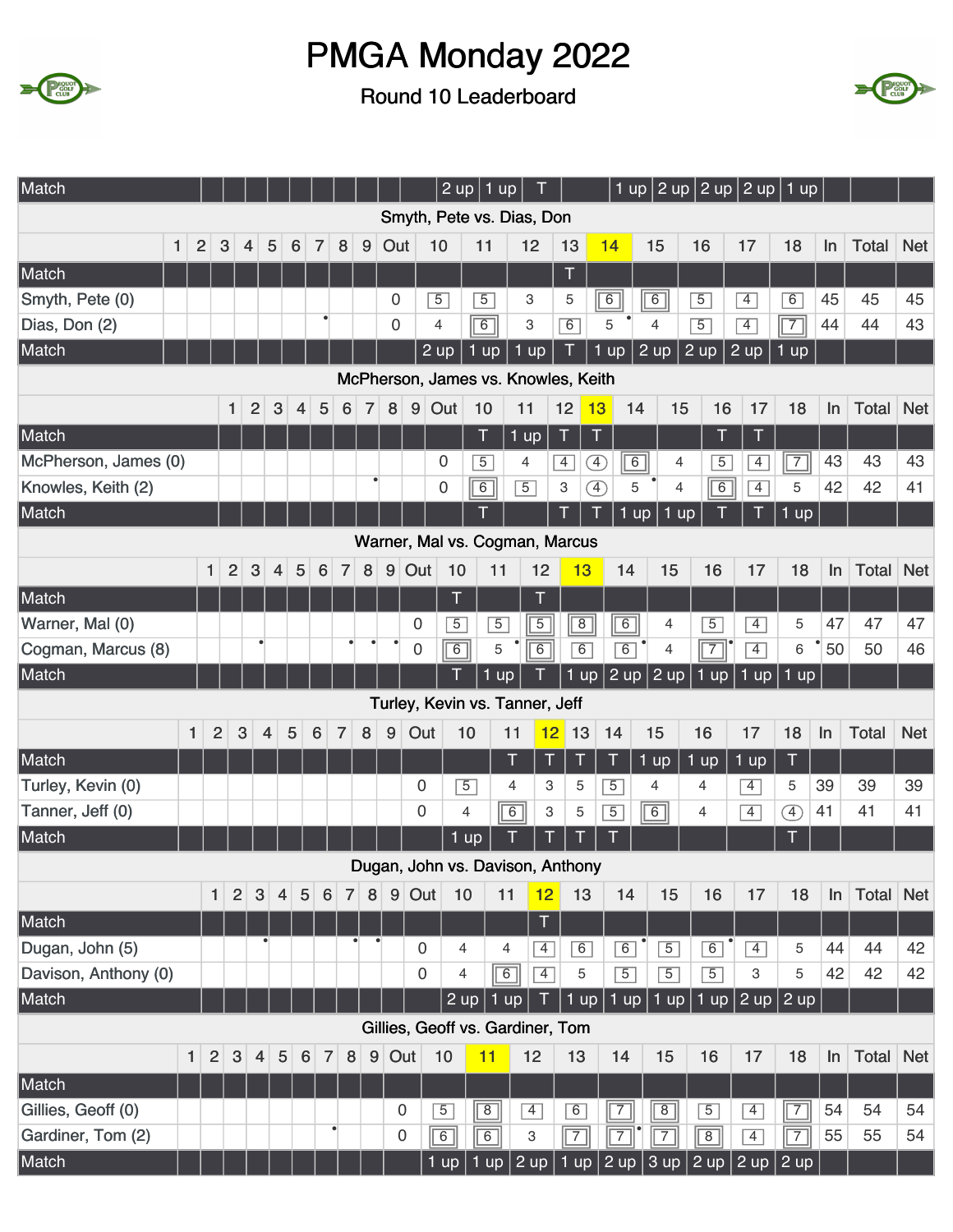



|                    |              |                |                |                |                |   |                  |                |   |             | Chase, Zachary vs. Murphy, Dan |                |                              |                |                       |                |                |                |                |                |                   |    |              |            |
|--------------------|--------------|----------------|----------------|----------------|----------------|---|------------------|----------------|---|-------------|--------------------------------|----------------|------------------------------|----------------|-----------------------|----------------|----------------|----------------|----------------|----------------|-------------------|----|--------------|------------|
|                    |              | 1              | $\overline{2}$ | 3              | $\overline{4}$ | 5 | $6 \overline{6}$ | $\overline{7}$ | 8 | 9           | Out                            | 10             | 11                           |                | 12                    | 13             | 14             | 15             | 16             | 17             | 18                | In | Total Net    |            |
| Match              |              |                |                |                |                |   |                  |                |   |             |                                |                |                              |                | Т                     |                | T              | Т              |                |                |                   |    |              |            |
| Chase, Zachary (4) |              |                |                |                |                |   |                  |                |   |             | 0                              | 4              | 6                            |                | $\overline{4}$        | 6              | $\boxed{4}$    | 5              | 6              | $\overline{4}$ | 5                 | 44 | 44           | 42         |
| Murphy, Dan (0)    |              |                |                |                |                |   |                  |                |   |             | $\mathbf{0}$                   | 4              | $\overline{5}$               |                | $\overline{5}$        | 5              | $\overline{5}$ | $\overline{5}$ | 3)             | 3              | 5                 | 40 | 40           | 40         |
| Match              |              |                |                |                |                |   |                  |                |   |             |                                | 2 up           | up                           |                |                       | up             |                |                | 1 up           | $ 2$ up        | $2 \text{ up}$    |    |              |            |
|                    |              |                |                |                |                |   |                  |                |   |             | Careb, Dan vs. Woolley, Jim    |                |                              |                |                       |                |                |                |                |                |                   |    |              |            |
|                    | $\mathbf{1}$ | $\overline{2}$ | 3              | $\overline{4}$ | 5              | 6 | $\overline{7}$   | 8              | 9 | Out         | 10                             |                | 11                           | 12             | 13                    | 14             |                | 15             | 16             | 17             | 18                | In | <b>Total</b> | <b>Net</b> |
| Match              |              |                |                |                |                |   |                  |                |   |             |                                |                | T                            |                |                       |                |                |                |                |                | T                 |    |              |            |
| Careb, Dan (10)    |              |                |                |                |                |   |                  |                |   | 0           | $\boxed{6}$                    |                | $\left( \overline{4}\right)$ | $\boxed{6}$    | 6                     | ි              |                | $\sqrt{6}$     | 5              | $\overline{5}$ | (5)               | 46 | 46           | 41         |
| Woolley, Jim (0)   |              |                |                |                |                |   |                  |                |   | 0           | $\overline{5}$                 |                | $\overline{5}$               | $\overline{4}$ | $\boxed{4}$           | $\overline{5}$ |                | 4              | $\overline{5}$ | $\overline{5}$ | 5                 | 42 | 42           | 42         |
| Match              |              |                |                |                |                |   |                  |                |   |             | 1 up                           |                |                              | 1 up           | $ 2$ up               | 1 up           |                | 2 up           | $1$ up         | $1$ up         |                   |    |              |            |
|                    |              |                |                |                |                |   |                  |                |   |             | Arruda, Mark vs. Klimas, Kory  |                |                              |                |                       |                |                |                |                |                |                   |    |              |            |
|                    | $\mathbf{1}$ | $\overline{2}$ | 3              | 4              | 5              | 6 | $\overline{7}$   | 8              | 9 | Out         | 10                             | 11             |                              | 12             | 13                    | 14             |                | 15             | 16             | 17             | 18                | In | Total        | <b>Net</b> |
| Match              |              |                |                |                |                |   |                  |                |   |             |                                |                |                              |                |                       |                |                |                |                |                |                   |    |              |            |
| Arruda, Mark (9)   |              |                | ٠              |                |                |   |                  | $\bullet$      | ٠ | $\mathbf 0$ | 4                              | $\overline{7}$ |                              | $\overline{5}$ | $\sqrt{8}$            | 6              |                | $\boxed{6}$    | $\boxed{7}$    | 3              | $\circledS$       | 51 | 51           | 47         |
| Klimas, Kory (0)   |              |                |                |                |                |   |                  |                |   | 0           | $\circled{3}$                  | 4              |                              | 3              | 5                     | 4              |                | $\overline{5}$ | $\overline{6}$ | $\overline{5}$ | 5                 | 40 | 40           | 40         |
| Match              |              |                |                |                |                |   |                  |                |   |             | $1$ up $\vert$                 |                |                              |                | $2$ up 3 up 4 up 5 up |                |                | 6 up           |                | 6 up   5 up    | $4 \overline{up}$ |    |              |            |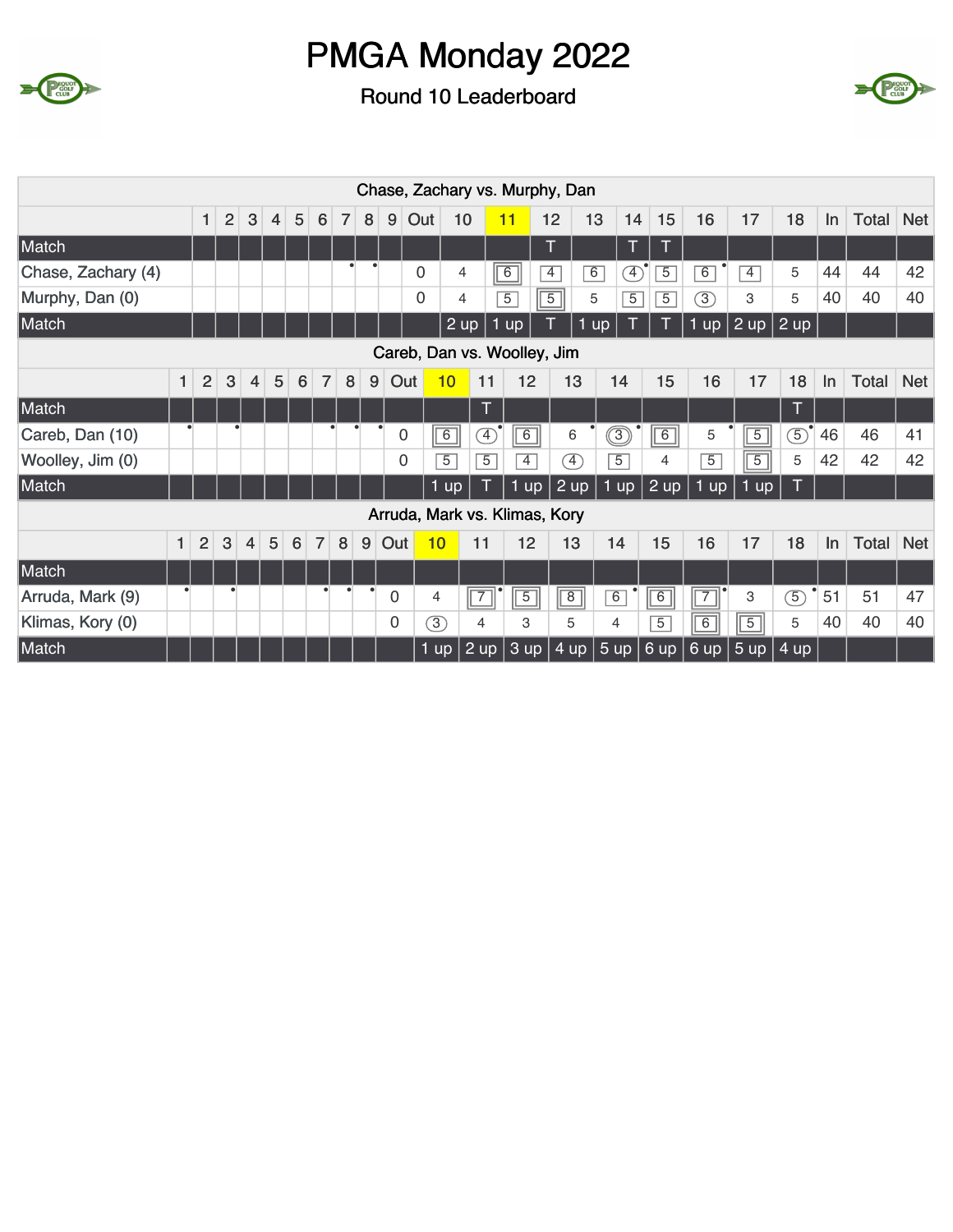

#### Round 10 Leaderboard



#### Gross Skins - Gross Skins

| Player                                  | <b>Skins</b> | Purse   | <b>Details</b> |
|-----------------------------------------|--------------|---------|----------------|
| Careb, Dan<br>Pequot Golf Club          |              | \$20.00 | Birdie on 14   |
| Klimas, Kory<br><b>Pequot Golf Club</b> |              | \$20.00 | Birdie on 10   |
| Murphy, Dan<br>Pequot Golf Club         |              | \$20.00 | Birdie on 16   |
| Tanner, Jeff<br>Pequot Golf Club        |              | \$20.00 | Birdie on 18   |

#### Total Purse Allocated: \$80.00

| Hole             | Par              |  | <b>Score</b>              |                |   |                | <b>Won</b> |              |                |   |   |             |                |                 |                |                | <b>Tie</b>     |                 |                                            |                |                |                |                |
|------------------|------------------|--|---------------------------|----------------|---|----------------|------------|--------------|----------------|---|---|-------------|----------------|-----------------|----------------|----------------|----------------|-----------------|--------------------------------------------|----------------|----------------|----------------|----------------|
| 10               | $\overline{4}$   |  | 3                         |                |   |                |            | Klimas, Kory |                |   |   |             |                |                 |                |                |                |                 |                                            |                |                |                |                |
| 11               | $\overline{4}$   |  | $\overline{4}$            |                |   |                |            |              |                |   |   |             |                |                 |                |                |                |                 | Careb, Dan, Klimas, Kory and 1 other       |                |                |                |                |
| 12               | 3                |  | 3                         |                |   |                |            |              |                |   |   |             |                |                 |                |                |                |                 | Dias, Don, Hutchinson, Trevor and 5 other  |                |                |                |                |
| 13               | 5                |  | $\overline{4}$            |                |   |                |            |              |                |   |   |             |                |                 |                |                |                |                 | McPherson, James and Woolley, Jim          |                |                |                |                |
| 14               | $\overline{4}$   |  | 3                         |                |   |                |            | Careb, Dan   |                |   |   |             |                |                 |                |                |                |                 |                                            |                |                |                |                |
| 15               | $\overline{4}$   |  | $\overline{4}$            |                |   |                |            |              |                |   |   |             |                |                 |                |                |                |                 | Cogman, Marcus, Dias, Don and 6 other      |                |                |                |                |
| 16               | $\overline{4}$   |  | 3                         |                |   |                |            | Murphy, Dan  |                |   |   |             |                |                 |                |                |                |                 |                                            |                |                |                |                |
| 17               | 3                |  | $\ensuremath{\mathsf{3}}$ |                |   |                |            |              |                |   |   |             |                |                 |                |                |                |                 | Arruda, Mark, Davison, Anthony and 2 other |                |                |                |                |
| 18               | 5                |  | $\overline{4}$            |                |   |                |            | Tanner, Jeff |                |   |   |             |                |                 |                |                |                |                 |                                            |                |                |                |                |
|                  |                  |  | $\mathbf{1}$              | $\overline{2}$ | 3 | $\overline{4}$ | 5          | 6            | $\overline{7}$ | 8 | 9 | Out         | 10             | 11              | 12             | 13             | 14             | 15              | 16                                         | 17             | 18             | $\ln$          | <b>Total</b>   |
| Careb, Dan       |                  |  |                           |                |   |                |            |              |                |   |   | $\mathbf 0$ | 6              | $\overline{4}$  | $6\,$          | $\,6\,$        | (3)            | $\,6\,$         | 5                                          | 5              | 5              | 1              | 1              |
| Klimas, Kory     |                  |  |                           |                |   |                |            |              |                |   |   | 0           | $\binom{3}{ }$ | $\overline{4}$  | 3              | 5              | $\overline{4}$ | 5               | $6\phantom{1}$                             | $\overline{5}$ | 5              | 1              | 1              |
| Murphy, Dan      |                  |  |                           |                |   |                |            |              |                |   |   | 0           | $\overline{4}$ | 5               | 5              | 5              | 5              | 5               | $\binom{3}{ }$                             | $\,3$          | 5              | $\mathbf{1}$   | 1              |
| Tanner, Jeff     |                  |  |                           |                |   |                |            |              |                |   |   | 0           | $\overline{4}$ | $6\phantom{1}$  | 3              | 5              | 5              | 6               | $\overline{4}$                             | $\overline{4}$ | $\binom{4}{}$  | $\mathbf{1}$   | $\mathbf{1}$   |
| Arruda, Mark     |                  |  |                           |                |   |                |            |              |                |   |   | $\mathbf 0$ | $\overline{4}$ | $\overline{7}$  | 5              | $\bf8$         | $\,6\,$        | $6\phantom{1}6$ | $\overline{7}$                             | 3              | 5              | $\mathbf 0$    | $\mathbf 0$    |
| Woolley, Jim     |                  |  |                           |                |   |                |            |              |                |   |   | 0           | 5              | 5               | $\overline{4}$ | $\overline{4}$ | 5              | $\overline{4}$  | 5                                          | 5              | 5              | $\mathbf 0$    | $\mathbf 0$    |
| Chase, Zachary   |                  |  |                           |                |   |                |            |              |                |   |   | 0           | $\overline{4}$ | 6               | $\overline{4}$ | 6              | $\overline{4}$ | 5               | $6\phantom{1}6$                            | $\overline{4}$ | 5              | $\mathbf 0$    | $\mathbf 0$    |
| Davison, Anthony |                  |  |                           |                |   |                |            |              |                |   |   | 0           | $\overline{4}$ | 6               | $\overline{4}$ | 5              | 5              | 5               | 5                                          | 3              | 5              | $\Omega$       | $\mathbf 0$    |
| Warner, Mal      |                  |  |                           |                |   |                |            |              |                |   |   | 0           | 5              | 5               | 5              | 8              | $\,6\,$        | $\overline{4}$  | 5                                          | $\overline{4}$ | 5              | $\Omega$       | $\mathbf 0$    |
|                  | McPherson, James |  |                           |                |   |                |            |              |                |   |   | $\mathbf 0$ | 5              | 4               | $\overline{4}$ | $\overline{4}$ | 6              | $\overline{4}$  | 5                                          | $\overline{4}$ | $\overline{7}$ | $\mathbf 0$    | $\overline{0}$ |
|                  | Cogman, Marcus   |  |                           |                |   |                |            |              |                |   |   | 0           | 6              | 5               | 6              | 6              | 6              | $\overline{4}$  | $\overline{7}$                             | $\overline{4}$ | $6\,$          | $\mathbf 0$    | $\mathbf 0$    |
| Smyth, Pete      |                  |  |                           |                |   |                |            |              |                |   |   | 0           | 5              | 5               | 3              | 5              | 6              | 6               | 5                                          | $\overline{4}$ | 6              | $\mathbf 0$    | $\mathbf 0$    |
| Dias, Don        |                  |  |                           |                |   |                |            |              |                |   |   | 0           | $\overline{4}$ | $6\phantom{1}6$ | 3              | $\,6\,$        | 5              | $\overline{4}$  | 5                                          | $\overline{4}$ | $\overline{7}$ | $\overline{0}$ | $\mathbf 0$    |
| Rebello, Bruce   |                  |  |                           |                |   |                |            |              |                |   |   | 0           | $\overline{4}$ | 5               | 3              | $6\phantom{1}$ | 4              | $\overline{4}$  | 6                                          | $\overline{4}$ | $6\,$          | $\mathbf 0$    | $\mathbf 0$    |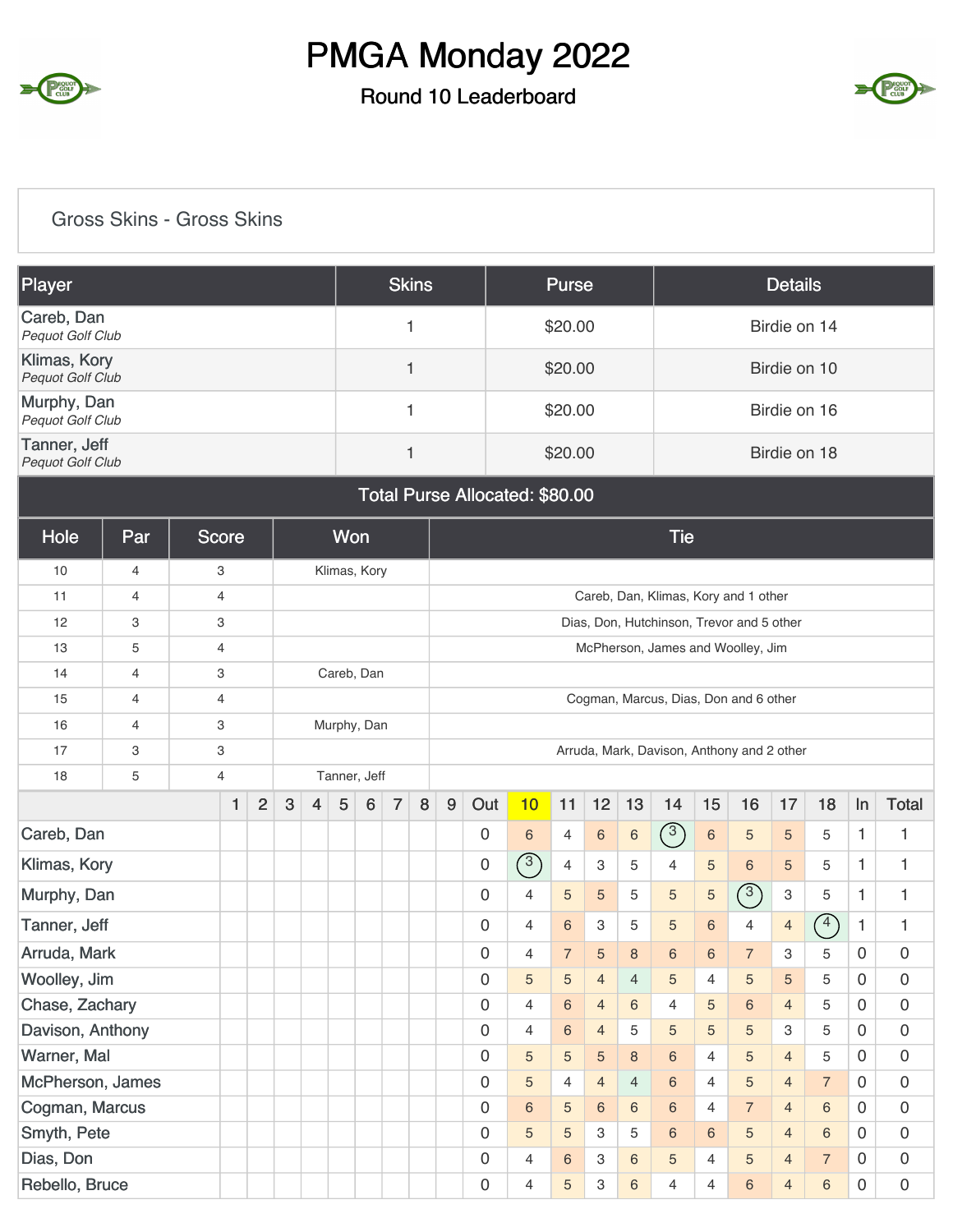



| Rebello Jr., Bruce                                                                 |  |   | $6^{\circ}$    | -3 | 6                               |  |  |  |  |  |  |  |
|------------------------------------------------------------------------------------|--|---|----------------|----|---------------------------------|--|--|--|--|--|--|--|
| Hutchinson, Trevor                                                                 |  | 4 | 5 <sub>5</sub> |    | $\overline{ }$<br>$\mathcal{D}$ |  |  |  |  |  |  |  |
| <b>Starting Hole Start Hole</b><br>Eagle or Better Eagle<br>Birdie<br>Par<br>Bogey |  |   |                |    |                                 |  |  |  |  |  |  |  |
| Double Bogey or Worse Dbl. Bogey                                                   |  |   |                |    |                                 |  |  |  |  |  |  |  |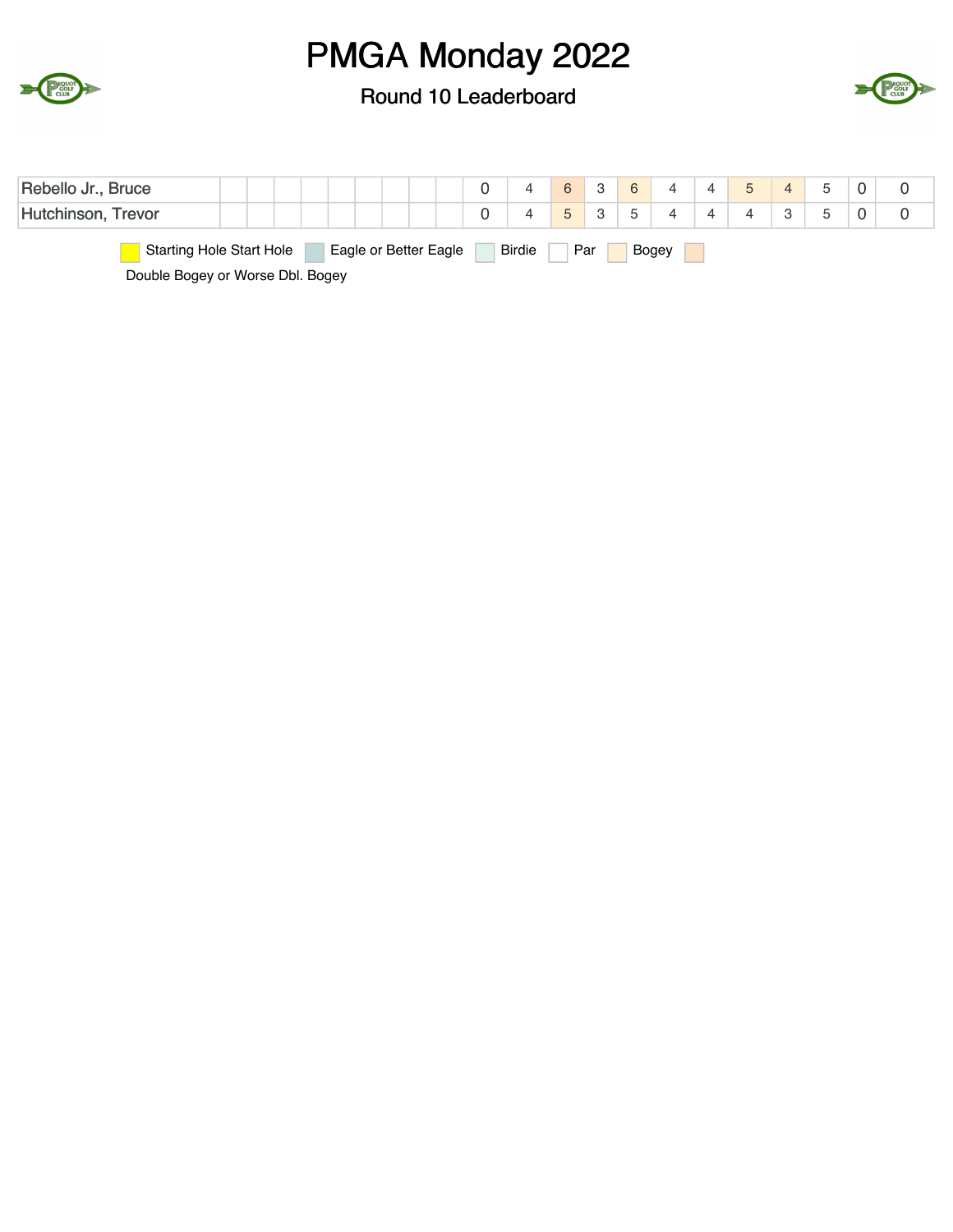

#### Round 10 Leaderboard



#### Net Skins - Net Skins

| Player                                  | <b>Skins</b> | Purse   | <b>Details</b>     |
|-----------------------------------------|--------------|---------|--------------------|
| Arruda, Mark<br>Pequot Golf Club        |              | \$20.00 | Birdie on 17       |
| Careb, Dan<br>Pequot Golf Club          |              | \$20.00 | Double Eagle on 14 |
| Murphy, Dan<br>Pequot Golf Club         |              | \$20.00 | Eagle on 16        |
| Tanner, Jeff<br><b>Pequot Golf Club</b> |              | \$20.00 | Eagle on 18        |
| Boehm, Karl<br><b>Pequot Golf Club</b>  |              | \$20.00 | Eagle on 15        |

| Total Purse Allocated: \$100.00 |  |  |
|---------------------------------|--|--|
|---------------------------------|--|--|

| Hole                      | Par | <b>Score</b>   |                  | Won                                    |                  |                |                  |                                        | <b>Tie</b>       |                  |                                   |                |                |                |                |                |                |                |                                     |                           |             |              |                |
|---------------------------|-----|----------------|------------------|----------------------------------------|------------------|----------------|------------------|----------------------------------------|------------------|------------------|-----------------------------------|----------------|----------------|----------------|----------------|----------------|----------------|----------------|-------------------------------------|---------------------------|-------------|--------------|----------------|
| 10<br>3<br>$\overline{4}$ |     |                |                  | Klimas, Kory, Palma, Steve and 1 other |                  |                |                  |                                        |                  |                  |                                   |                |                |                |                |                |                |                |                                     |                           |             |              |                |
| 11                        | 4   | 3              |                  |                                        |                  |                |                  |                                        |                  |                  |                                   |                |                |                |                |                |                |                | Careb, Dan, Dugan, John and 3 other |                           |             |              |                |
| 12                        | 3   | 3              |                  |                                        |                  |                |                  | Dias, Don, Faulise, Joseph and 7 other |                  |                  |                                   |                |                |                |                |                |                |                |                                     |                           |             |              |                |
| 13                        | 5   | 3              |                  |                                        |                  |                |                  |                                        |                  |                  | McPherson, James and Woolley, Jim |                |                |                |                |                |                |                |                                     |                           |             |              |                |
| 14                        | 4   | $\mathbf{1}$   |                  |                                        |                  |                | Careb, Dan       |                                        |                  |                  |                                   |                |                |                |                |                |                |                |                                     |                           |             |              |                |
| 15                        | 4   | $\overline{2}$ |                  |                                        |                  |                | Boehm, Karl      |                                        |                  |                  |                                   |                |                |                |                |                |                |                |                                     |                           |             |              |                |
| 16                        | 4   | $\overline{c}$ |                  |                                        | Murphy, Dan      |                |                  |                                        |                  |                  |                                   |                |                |                |                |                |                |                |                                     |                           |             |              |                |
| 17                        | 3   | $\overline{2}$ |                  |                                        |                  |                | Arruda, Mark     |                                        |                  |                  |                                   |                |                |                |                |                |                |                |                                     |                           |             |              |                |
| 18                        | 5   | 3              |                  |                                        |                  |                | Tanner, Jeff     |                                        |                  |                  |                                   |                |                |                |                |                |                |                |                                     |                           |             |              |                |
|                           |     |                | 1                | $\overline{2}$                         | 3                | $\overline{4}$ | 5                | 6                                      | $\overline{7}$   | 8                | $9\,$                             | Out            | 10             | 11             | 12             | 13             | 14             | 15             | 16                                  | 17                        | 18          | In           | <b>Total</b>   |
| Arruda, Mark (14)         |     |                |                  |                                        |                  |                |                  |                                        |                  |                  |                                   | $\Omega$       | $\overline{4}$ | $\overline{7}$ | 5              | $\mathbf{8}$   | $6\phantom{1}$ | $\,6\,$        | $\overline{7}$                      | $\sqrt{3}$                | $\sqrt{5}$  | $\mathbf{1}$ | $\mathbf{1}$   |
| Careb, Dan (21)           |     |                |                  | $\bullet$                              |                  | ٠              | $\bullet$        | ۰                                      | $\bullet\bullet$ | $\bullet\bullet$ |                                   | 0              | $6\phantom{1}$ | $\overline{4}$ | 6              | 6              | $\binom{3}{ }$ | $\,$ 6 $\,$    | 5                                   | 5                         | 5           | 1            | 1              |
| Murphy, Dan (8)           |     |                |                  |                                        | $\bullet$        |                |                  |                                        | ٠                |                  |                                   | 0              | $\overline{4}$ | 5              | 5              | $\overline{5}$ | 5              | 5              | $\bigcirc$                          | $\ensuremath{\mathsf{3}}$ | 5           | $\mathbf{1}$ | 1              |
| Tanner, Jeff (12)         |     |                |                  |                                        | ٠                |                | $\bullet$        |                                        | $\bullet$        |                  |                                   | 0              | $\overline{4}$ | $6\phantom{1}$ | 3              | 5              | 5              | 6              | $\overline{4}$                      | $\overline{4}$            | $\sqrt{4}$  | 1            | 1              |
| Boehm, Karl (31)          |     |                | $\bullet\bullet$ | $\bullet\bullet$                       | $\bullet\bullet$ | ٠              | $\bullet\bullet$ | ٠                                      | $\bullet\bullet$ | $\bullet\bullet$ | $\bullet\bullet$                  | $\overline{0}$ | 5              | 8              | 5              | 10             | 6              | $\binom{4}{ }$ | $\bullet\,\bullet$<br>5             | 5                         | 9           | $\mathbf{1}$ | 1              |
| Klimas, Kory (5)          |     |                |                  |                                        | $\bullet$        |                |                  |                                        | $\bullet$        | ٠                |                                   | 0              | 3              | $\overline{4}$ | 3              | 5              | $\overline{4}$ | 5              | 6                                   | 5                         | 5           | $\Omega$     | $\overline{0}$ |
| Woolley, Jim (11)         |     |                | $\bullet$        |                                        | $\bullet$        |                | $\bullet$        |                                        | $\bullet$        |                  |                                   | 0              | 5              | 5              | $\overline{4}$ | $\overline{4}$ | 5              | $\overline{4}$ | 5                                   | 5                         | 5           | $\mathbf 0$  | $\mathbf 0$    |
| Chase, Zachary (12)       |     |                |                  |                                        |                  |                | $\bullet$        |                                        | $\bullet$        | $\bullet$        |                                   | 0              | $\overline{4}$ | 6              | $\overline{4}$ | 6              | $\overline{4}$ | 5              | 6                                   | $\overline{4}$            | 5           | $\Omega$     | $\mathbf 0$    |
| Dugan, John (11)          |     |                |                  |                                        |                  |                |                  |                                        | $\bullet$        |                  |                                   | 0              | $\overline{4}$ | $\overline{4}$ | $\overline{4}$ | 6              | 6              | 5              | $6\,$                               | $\overline{4}$            | 5           | $\mathbf 0$  | $\overline{0}$ |
| Davison, Anthony (6)      |     |                |                  |                                        | $\bullet$        |                |                  |                                        | $\bullet$        | $\bullet$        |                                   | 0              | $\overline{4}$ | 6              | $\overline{4}$ | 5              | 5              | 5              | 5                                   | 3                         | 5           | $\Omega$     | $\mathbf 0$    |
| Warner, Mal (8)           |     |                |                  |                                        | ٠                |                |                  |                                        | ٠                |                  |                                   | $\mathbf 0$    | 5              | 5              | 5              | $\,8\,$        | 6              | 4              | 5                                   | $\overline{4}$            | 5           | $\Omega$     | $\overline{0}$ |
| McPherson, James (17)     |     |                |                  |                                        |                  |                |                  |                                        |                  | 0                | 5                                 | $\overline{4}$ | $\overline{4}$ | $\overline{4}$ | 6              | $\overline{4}$ | 5              | $\overline{4}$ | $\overline{7}$                      | $\overline{0}$            | $\mathbf 0$ |              |                |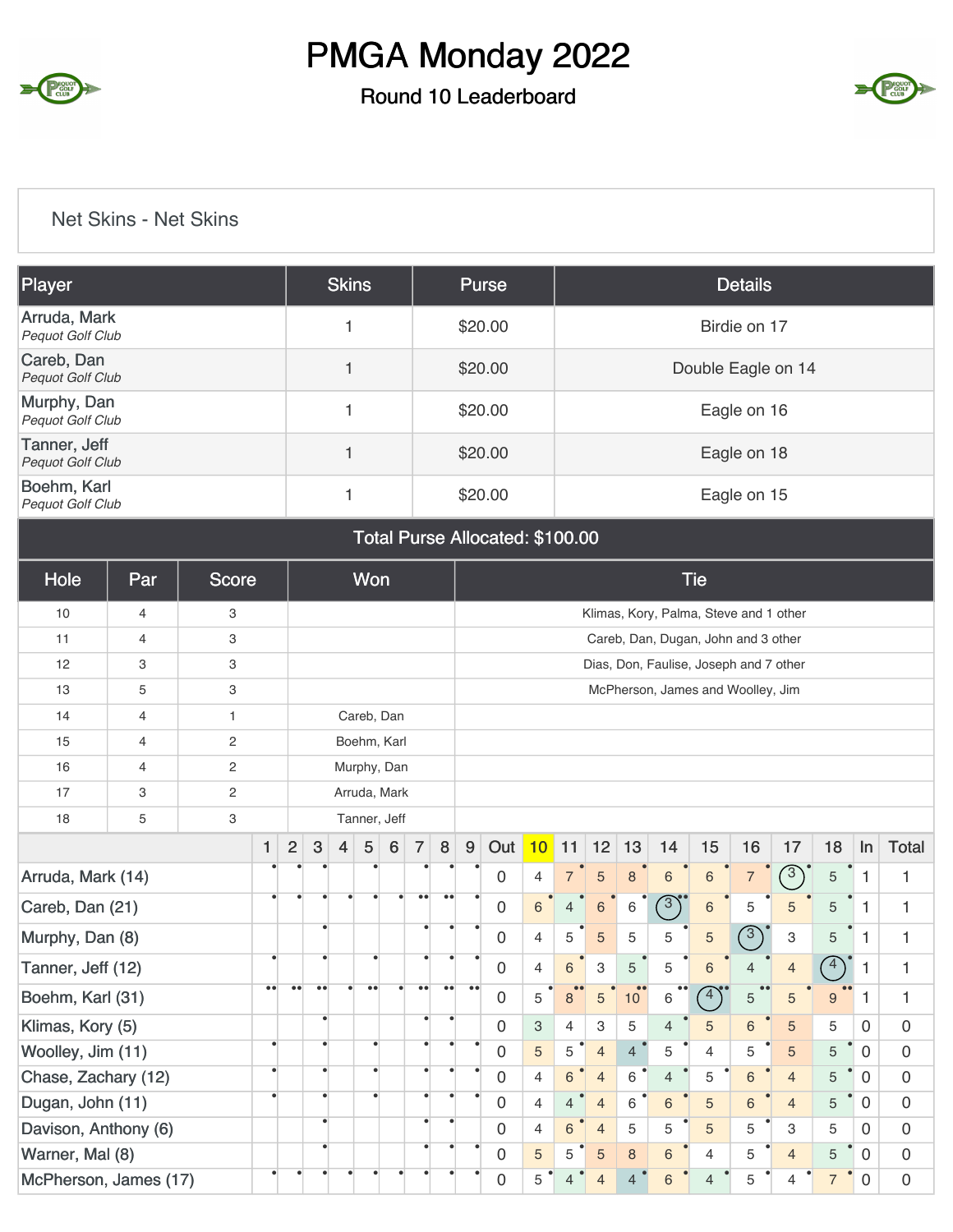

Round 10 Leaderboard



| Cogman, Marcus (16)                                                                       |           |  |  |  |  |  |  |           |                  | 0            | 6              | 5                    | 6              | 6                    | 6                     | 4              |                |                | 6                     | $\Omega$       | $\overline{0}$ |
|-------------------------------------------------------------------------------------------|-----------|--|--|--|--|--|--|-----------|------------------|--------------|----------------|----------------------|----------------|----------------------|-----------------------|----------------|----------------|----------------|-----------------------|----------------|----------------|
| Smyth, Pete (13)                                                                          |           |  |  |  |  |  |  |           |                  | 0            | 5              | 5                    | 3              | 5                    | 6                     | 6              | 5              | $\overline{4}$ | 6                     | $\overline{0}$ | 0              |
| Dias, Don (15)                                                                            |           |  |  |  |  |  |  |           |                  | 0            | $\overline{4}$ | 6                    | 3              | 6                    | 5                     | $\overline{4}$ | 5              | 4              |                       | $\Omega$       | $\mathbf 0$    |
| Palma, Steve (35)                                                                         | $\bullet$ |  |  |  |  |  |  |           | $^{\bullet}$     | 0            | $\overline{5}$ | $5^{\circ}$          | 4              | $7^{\bullet\bullet}$ |                       | 6              | 6              | 5              | 6                     | $\Omega$       | $\overline{0}$ |
| Rebello, Bruce (9)                                                                        |           |  |  |  |  |  |  |           |                  | $\mathbf 0$  | $\overline{4}$ | 5                    | 3              | 6                    | $\overline{4}$        | $\overline{4}$ | 6              | $\overline{4}$ | 6                     | $\Omega$       | $\overline{0}$ |
| Rebello Jr., Bruce (16)                                                                   |           |  |  |  |  |  |  |           |                  | $\mathbf 0$  | $\overline{4}$ | 6                    | 3              | 6                    | $\overline{4}$        | $\overline{4}$ | 5              | 4              | 5                     | $\Omega$       | $\overline{0}$ |
| Faulise, Joseph (26)                                                                      |           |  |  |  |  |  |  | $\bullet$ | $\bullet\bullet$ | $\mathbf{0}$ | 5              | $5^{\bullet\bullet}$ | $\overline{4}$ | 6                    | $\bullet\bullet$<br>6 | 5              | $\bullet$<br>6 |                | $\bullet\bullet$<br>6 | $\Omega$       | $\overline{0}$ |
| Hutchinson, Trevor (6)                                                                    |           |  |  |  |  |  |  |           |                  | $\mathbf{0}$ | 4              | 5                    | 3              | 5                    | $\overline{4}$        | 4              | 4              | 3              | 5                     | $\Omega$       | $\mathbf 0$    |
| <b>Starting Hole Start Hole</b><br><b>Birdie</b><br>Par<br>Eagle or Better Eagle<br>Bogey |           |  |  |  |  |  |  |           |                  |              |                |                      |                |                      |                       |                |                |                |                       |                |                |

Double Bogey or Worse Dbl. Bogey